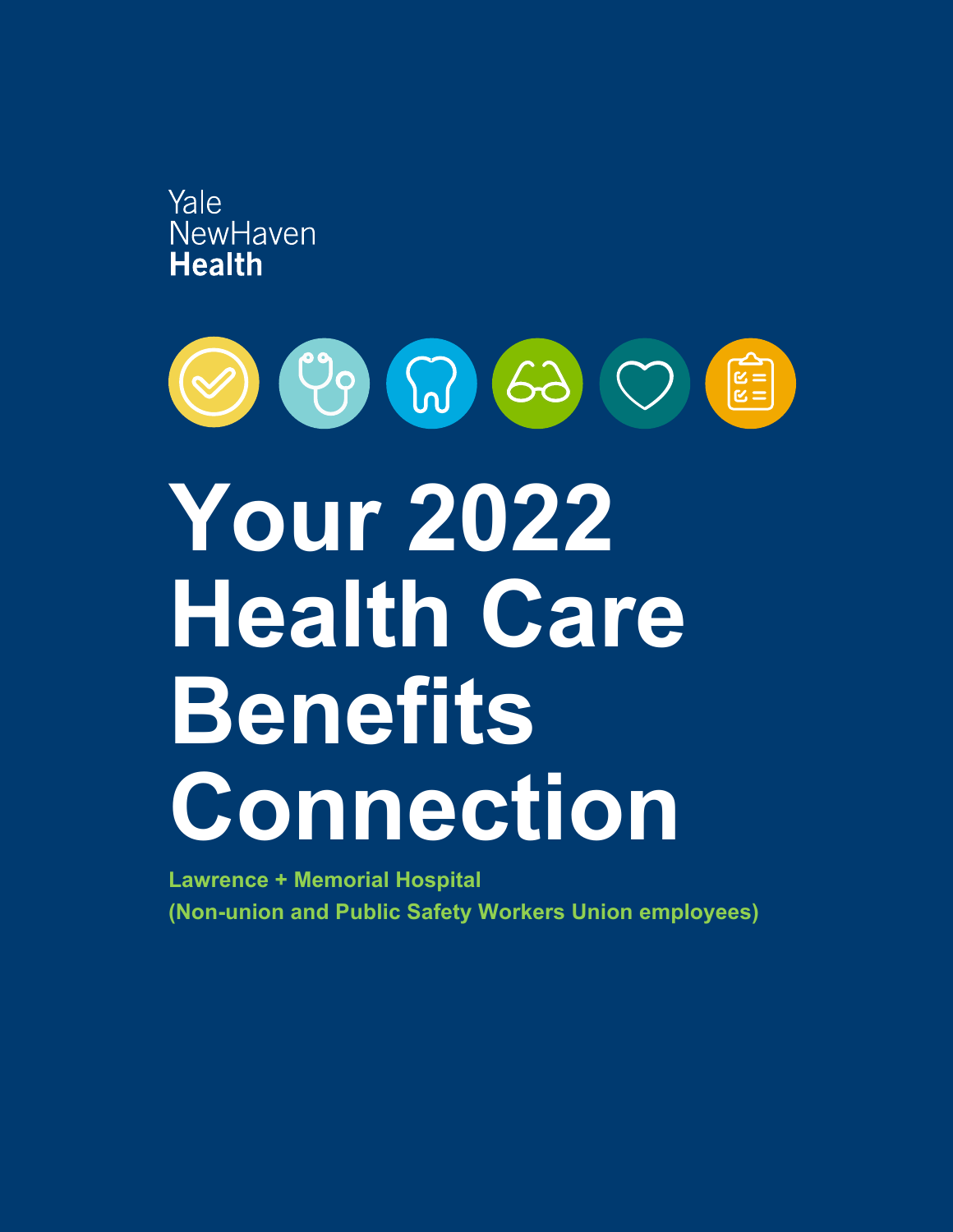# What's Inside

| Yale New Haven Health System (YNHHS) Medical Plan 9 |
|-----------------------------------------------------|
| Prescription Drugs (YNHHS Medical Plan) 17          |
|                                                     |
|                                                     |
|                                                     |
|                                                     |
|                                                     |
|                                                     |
|                                                     |
|                                                     |
|                                                     |
|                                                     |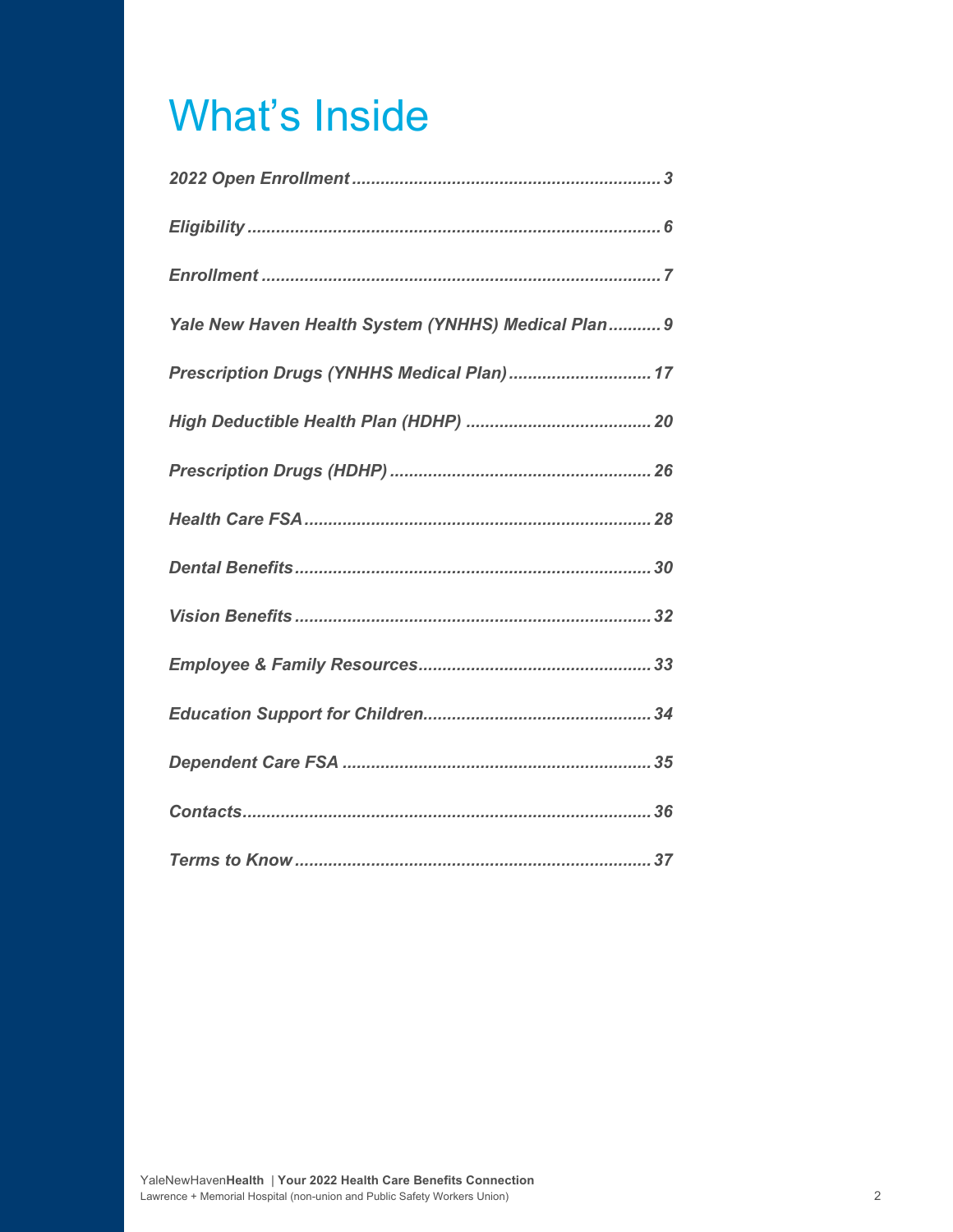# 2022 Open Enrollment

# Make a change October 25 – November 5, 5 p.m. ET

Open Enrollment is your once-a-year opportunity to make changes to your benefits so they continue to be the right fit for you and your family. Outside of experiencing a qualifying life event, it's the only time you can change plans or add or remove dependents.

#### **You only need to take action if:**

- You want to change your current benefit plan choices.
- You want to change or add coverage for family members.
- You want to participate in a Flexible Spending Account during 2022.
- You want to enroll in one of the voluntary benefit programs.

#### **If you don't take action by November 5:**

- You will not have a Health Care or Dependent Care Flexible Spending Account for 2022.
- You and any dependents currently on your plan will have the same medical, dental, and vision coverage for 2022, at the 2022 monthly premiums.
- If you waived coverage for 2021, your coverage will be waived for 2022.

# Connect to your 2022 benefits

**HRConnect** Call Monday–Friday, 7:30 a.m.–5 p.m. ET 844-543-2147 Make a change for 2022: ynhhsbenefits.com

# What You Need to Know

This year we are keeping things simple with just a few enhancements to the YNHHS Medical Plan, dental, and vision benefits, and there are no changes to the HDHP Medical Plan. Whether or not your plan is changing, we encourage you to take a moment to review your current benefit choices and coverage level to make sure they will continue to meet your needs in 2022.

#### **What's Changing for 2022**

- The **YNHHS Medical Plan**. Beginning January 1, the new YNHHS Medical Plan annual deductible for Anthem PPO providers will be reduced by 50%. *Note: There are no changes to the HDHP Medical Plan.*
	- o Individual: \$1,750 (\$3,500 in 2021)
	- o Family: \$3,500 (\$7,000 in 2021)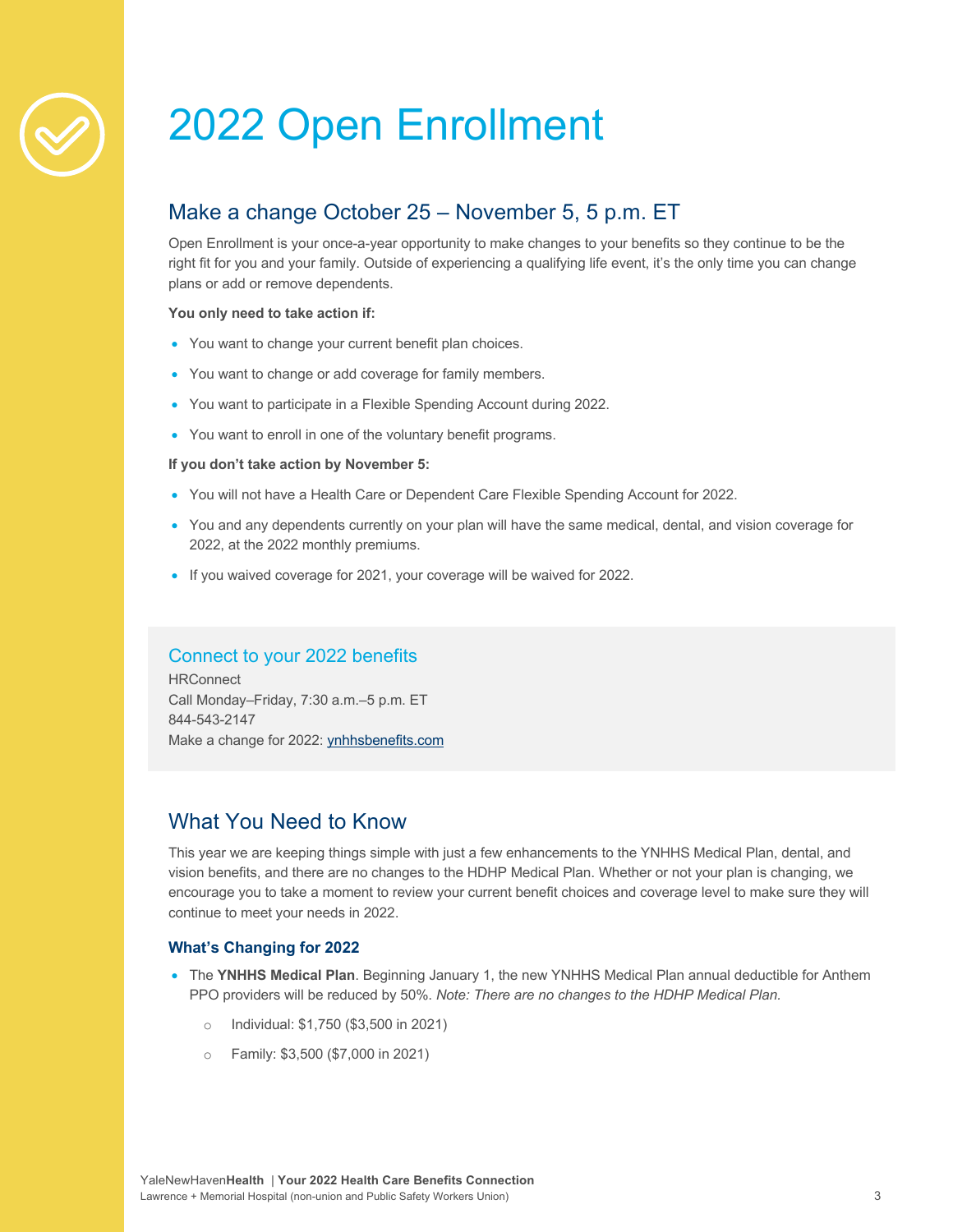

- **HSA contribution limits will increase** to \$3,650 if you have individual coverage, and \$7,300 if you cover others, too. If you're age 55 or older, you can save an additional \$1,000 in catch-up contributions.
- Health Care and Dependent Care FSA. Due to a temporary pandemic relief rule, there is no limit on the Health Care and/or Dependent Care FSA balance you can roll over from 2021 into 2022. For example, if you have a \$700 balance in your Health Care FSA at the end of this year, you can carry it all over into 2022 (the usual limit is \$550).

# What You Need to Do

- Review this book for your medical, dental, and vision plan options, and consider how your needs may be different for 2022.
- Add or remove dependents, as needed.
- Make your **Dependent Care Flexible Spending Account or Health Care Flexible Spending Account** contribution elections for 2022. Note: The temporary pandemic relief change removes limits on balance rollovers from 2021 to 2022.
- Make your Health Savings Account (HSA) contribution for 2022. Note: The HSA is only available with the HDHP Medical Plan.
- Make a change to your benefit elections for 2022, if needed. You can return to the enrollment site at any time to change your elections between October 25 and November 5 at 5 p.m. ET.
- Print a copy of your enrollment confirmation and keep it for your records.

# Things to Keep In Mind

- If you have a **Health Care FSA,** you have until March 31, 2022, to submit claims for 2021.
- If you are enrolled in the **YNHHS Medical Plan, use Signature network providers**. When you do, there's no deductible and you'll pay less for services. Connect with a Patient Resource Coordinator to assist you with your Tier 1/Signature network needs. Call 844-543-2147, option 3, to get started.
- If you are enrolled in the **HDHP Medical Plan**, it's important to remember that the \$2,000 individual annual deductible only applies to "employee only" coverage. If you cover anyone else under this plan, your annual deductible is \$4,000.
- **Don't skimp on care.** Although you may be tempted to put off a doctor's visit, it's always better to get care sooner, rather than later. Use your telehealth benefit to get the care you need, when you need it—without leaving home.
- Plan for the unexpected by providing additional financial security for your family. Through **YNHH voluntary benefits**, you can purchase group hospital indemnity, group legal, and group critical illness insurance at prices that are typically below market rates. You can also enroll in auto, home, and pet insurance, student loan refinancing, or identity theft protection at any time of the year.
- It's a good idea to review your **403(b) and life insurance beneficiaries** every year, and make changes, as needed.
- If you participated in the Know Your Numbers Plus program in 2021, you'll see your annual employee premium credit on your enrollment confirmation statement. If you did not participate this year or you're a new hire, you'll be able to participate in 2022 to earn credit toward your 2023 medical premium.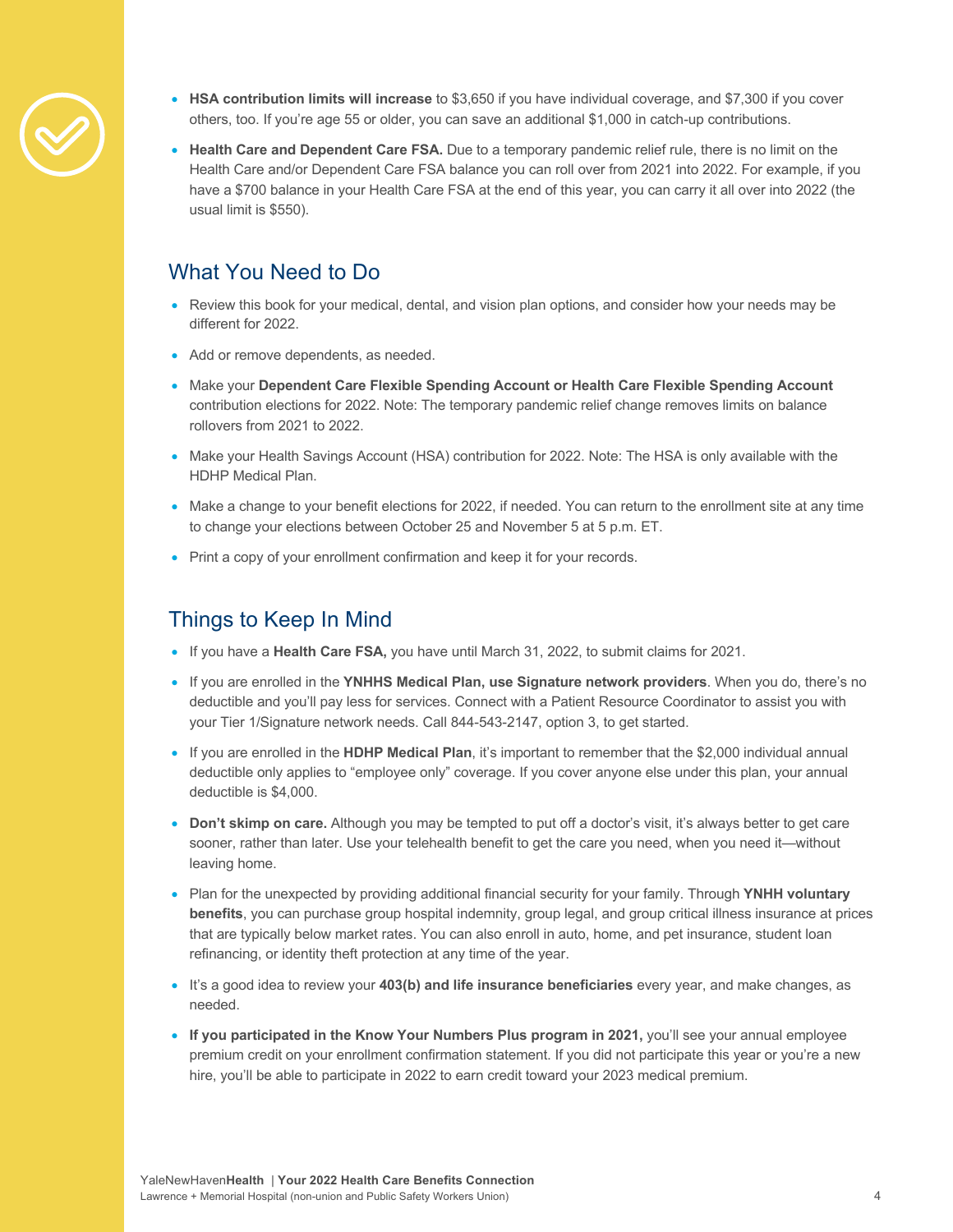

# If You Take No Action During Open Enrollment

- You will be unable to contribute to a Health Care or Dependent Care FSA or to the Health Savings Account (HSA) in 2022.
- You and any dependents you currently cover (if eligible) will be automatically enrolled in the same medical, dental, and vision plans you had in 2021.
- If you waived plan coverage in 2021, your coverage will remain waived in 2022.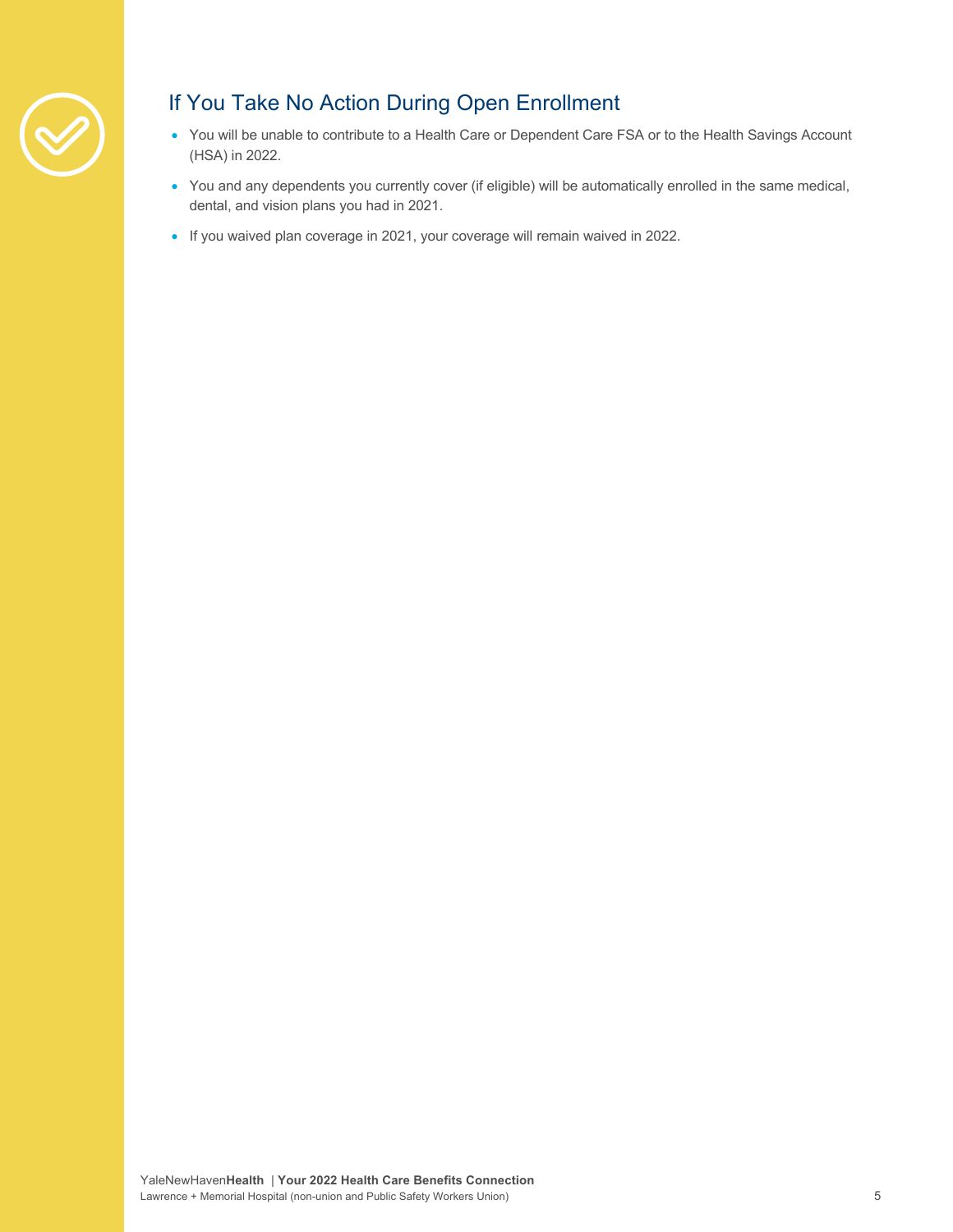

# **Eligibility**

#### **WHAT YOU NEED TO KNOW**

If you're eligible for benefits, you can enroll yourself, your spouse or domestic partner, and/or your dependent children in medical, prescription drug, dental, and vision coverage—plus other voluntary and financial benefits. Your benefits are effective on your first day of employment or the day you become benefits-eligible.

# Who's Eligible for Coverage

You're eligible for benefits if you're a regular, full-time employee (36 or more hours per week) or a benefits-eligible part-time employee (generally 20–35 hours per week) of Lawrence + Memorial Hospital (non-union and Public Safety Workers Union). **Note:** Under the YNHHS Medical Plan, eligibility is a minimum of 24 hours per week, and domestic partners are not covered.

If you're eligible, you can also enroll:

- Your legal spouse
- Your domestic partner
- Your dependent children under age 26:
- Biological children
- Stepchildren
- Adopted children, including those placed for adoption
- Foster children
- Any children for whom you are responsible per a court order
- Your dependent children over age 26, if fully dependent on you for support due to a disability and covered by you prior to age 26

#### **Supporting documentation required for dependents**

To enroll your dependents, you'll need to provide applicable supporting documentation such as a marriage certificate, birth certificate, court order, or federal income tax return. For details, visit HRConnect.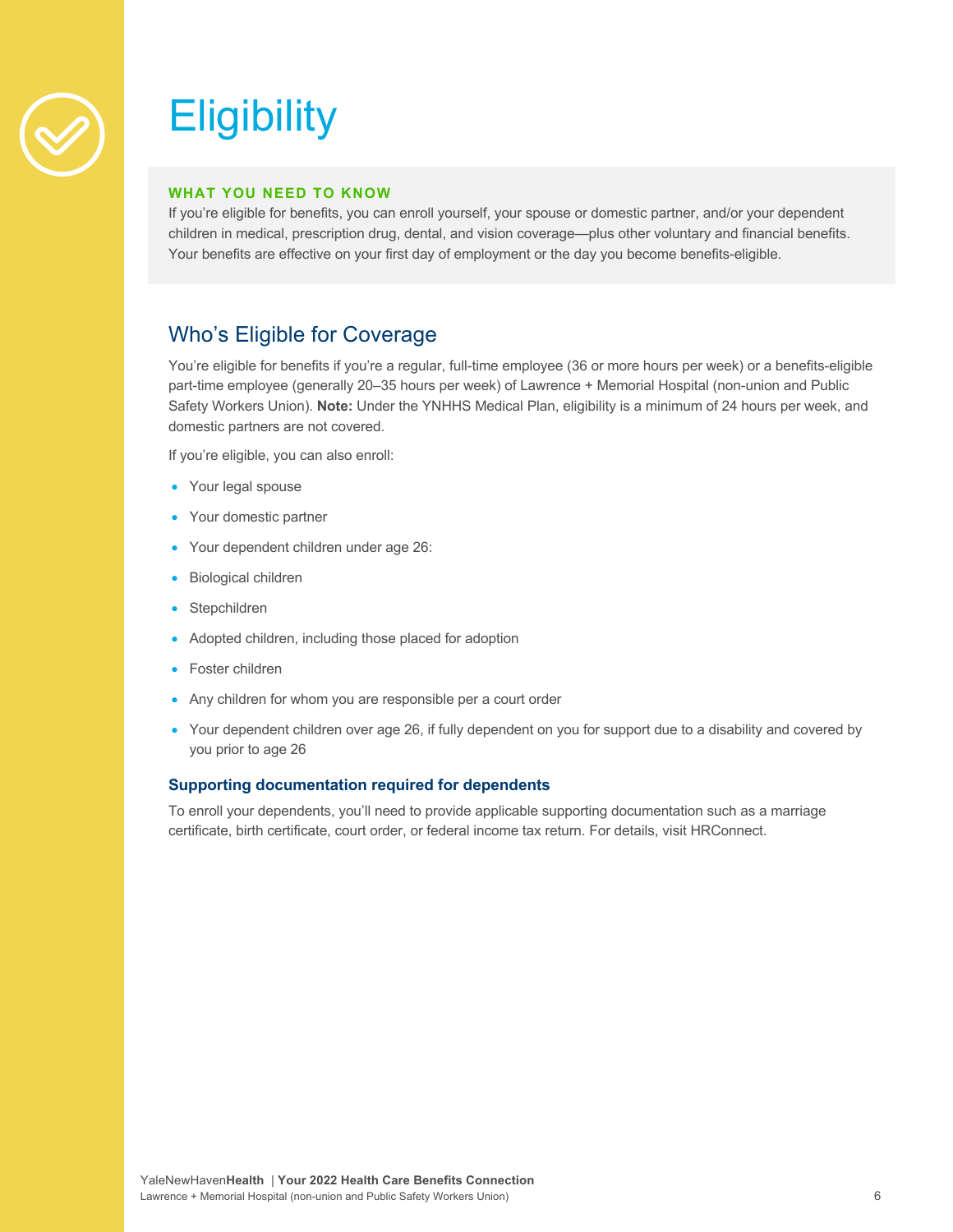

# **Enrollment**

# What you need to know

As a new employee, you must enroll in benefits within 30 days, or you and your dependents will have no medical, prescription drug, dental, or vision coverage. You'll have to wait until the next open enrollment period to elect these benefits, unless you experience a qualifying life event.

Don't forget—you'll need supporting documentation to enroll your dependents.

# When to Enroll

Enroll for the following benefits within 30 days of your first day on the job, during the annual open enrollment period, or within 31 days of experiencing a qualifying life event:

- Medical coverage
- Limited-Purpose Health Care Flexible Spending Account
- Prescription drug coverage
- Group legal plan (voluntary benefit)
- Dental coverage
- Hospital indemnity coverage (voluntary benefit)
- Vision coverage
- Group critical illness insurance (voluntary benefit)

Enroll at any time for:

- Auto and home insurance (voluntary benefit)
- Pet insurance (voluntary benefit)
- Identity protection (voluntary benefit)
- Student loan refinancing program (voluntary benefit)

Learn more about the voluntary benefits you can choose. To enroll, call 866-874-2837 or visit the voluntary benefits website (ynhhsvoluntarybenefits.com)

# When Changes Are Allowed

After you enroll, you can make changes only during annual open enrollment or within 31 days of experiencing a qualifying life event:

- Marriage
- **Divorce**
- Childbirth/adoption
- Coverage loss or gain

You must submit documentation that supports the event.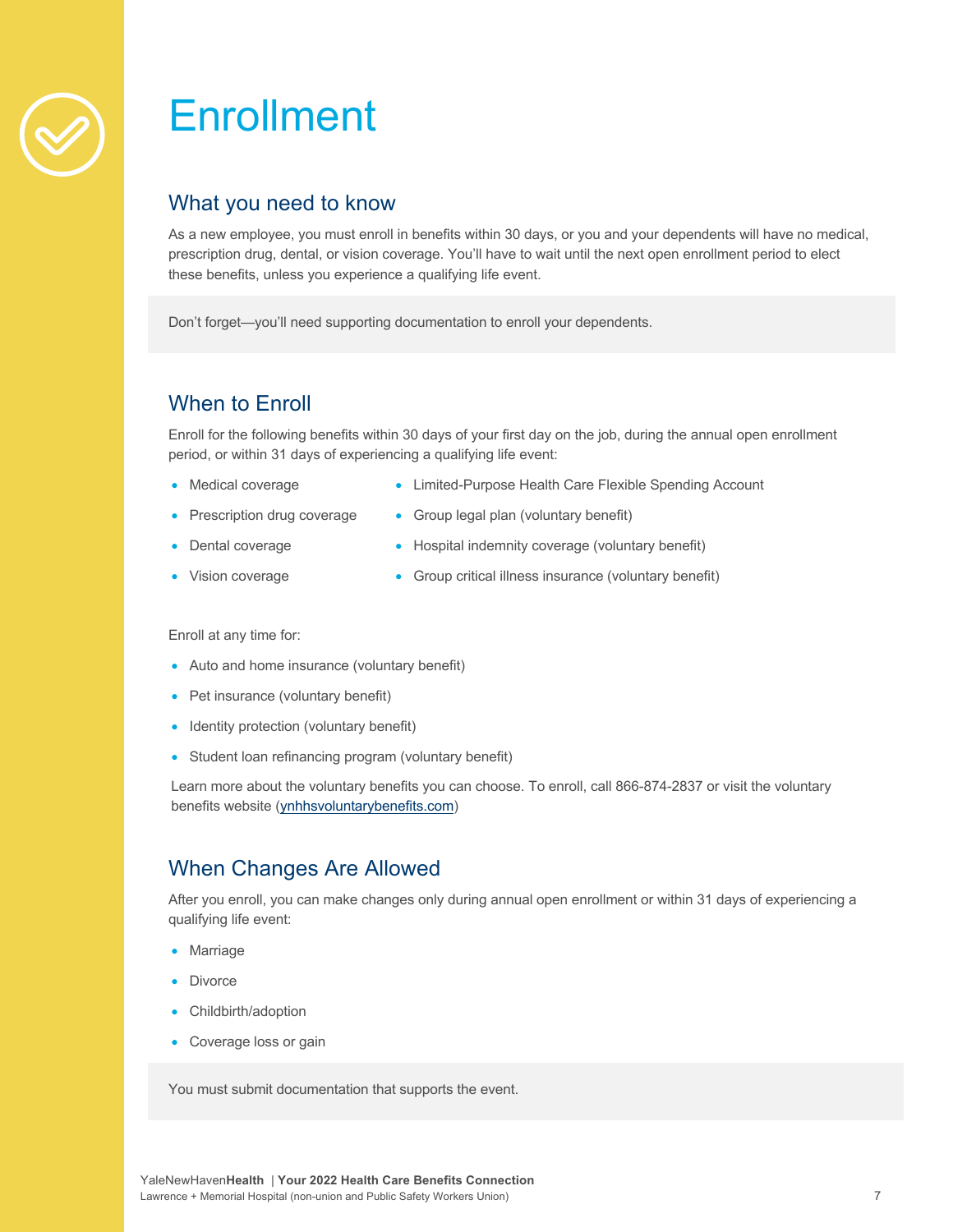

# How to Enroll

To enroll or make changes to your benefits, visit bswift (www.ynhhsbenefits.com), our secure, online enrollment website. You'll be prompted to enter your YNHHS username and password. If you run into problems, call HRConnect at **844-543-2147**.

Need more info first? You'll find details at HRConnect (ynhhs.org/hrconnect).

### **MEDICAL PLAN OPTIONS: WHAT YOU NEED TO KNOW**

You have two medical plan options: The new YNHHS Medical Plan or a High-Deductible Health Plan (HDHP) with Health Savings Account or Healthcare Reimbursement Account. As explained in the following sections, both plans are administered by Anthem Blue Cross and Blue Shield and offer in- and out-of-network options for care. You may choose to waive medical coverage if you're covered by another plan or your spouse is a YNHHS employee.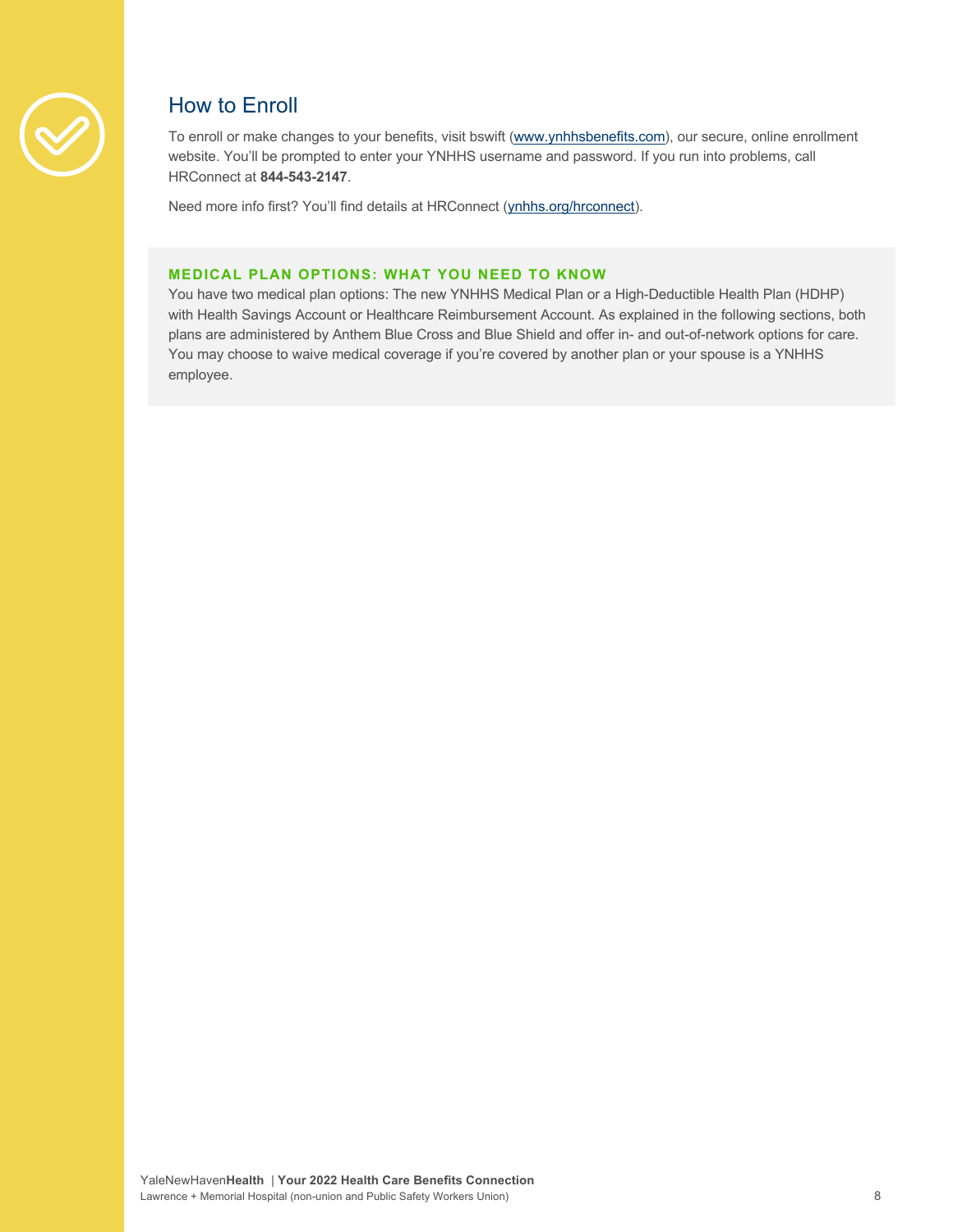# Yale New Haven Health System (YNHHS) Medical Plan

# YNHHS Medical Plan

### **WHAT YOU NEED TO KNOW**

The YNHHS Medical Plan connects you to the world-class care provided by our Signature network of facilities and providers. Of course, you can also use Anthem PPO or out-of-network providers, but you'll usually pay more if you do. The medical plan is administered by Anthem Blue Cross and Blue Shield.

# Connect with YNHHS Provider

The Signature network includes: YNHHS facilities/hospitals, PCP's from NEMG, Community Medical Group (CMG), Yale Medicine (YM), WestMed in CT, Trinity Health of New England hospitals and affiliated physicians. Also included are specialists from YM, NEMG, CMG and Trinity Health, and those credentialed at YNHHS.

# How the Plan Works

The YNHHS Medical Plan is designed to help keep you and your family healthy. Used in tandem with your other benefits—including care and condition management and coaching services—it's here to support you when you need care.

- You'll pay nothing for preventive care—including some preventive tests and prescription medications—when you use network providers.
- If you choose to use an Anthem network provider, you'll first have to meet an annual deductible before the plan begins to share costs. After you meet your deductible, you'll pay a copay or coinsurance for services.
- Behavioral health and substance abuse benefits are included in the medical plan.
- You only need to meet one combined annual out-of-pocket maximum for medical and prescription drugs. All your copays and coinsurance for covered services are applied toward this maximum. Once the out-of-pocket maximum is met, the plan pays 100% of eligible expenses for the remainder of the calendar year for each enrolled person.
- Special rules apply when you or your covered dependents are covered by more than one plan.

You may choose to waive medical coverage if you're covered by another plan or your spouse is a YNHHS employee.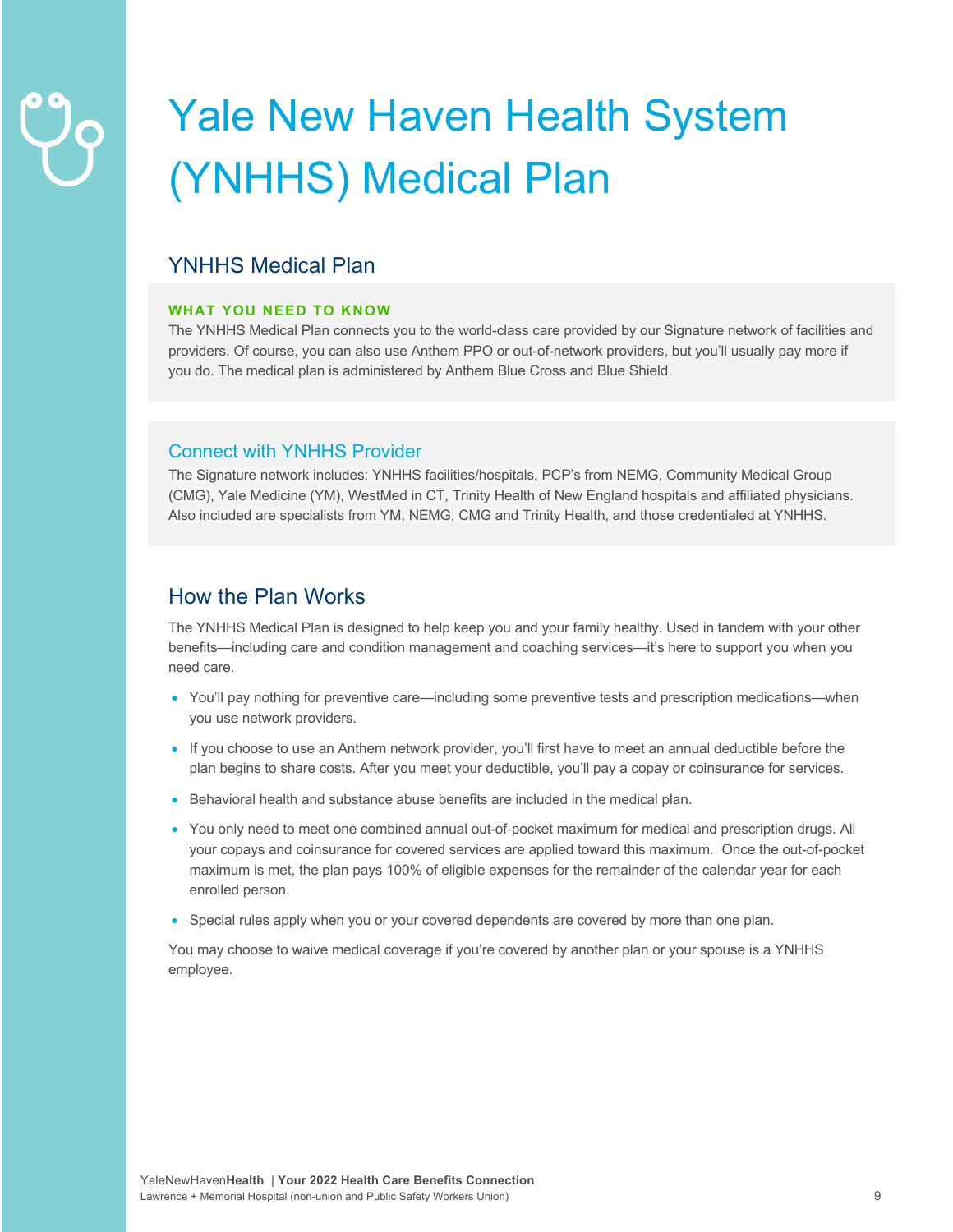

How much you pay for care depends on the provider or facility you choose:

#### **Signature Network—YNHHS Facilities & Providers**

When you use a Signature network provider and facility, you'll pay less for covered services. You pay a flat copay for care and do not have to pay a deductible before the plan begins to pay benefits.

**Note:** Some Signature Network providers also provide care at facilities that are not in our health system. If you receive care at these other sites, you will pay higher costs for these facilities. For example, a surgeon who practices at Signature network facilities may also perform surgery at private surgical centers. If your surgery is done at a private center, you would pay the Anthem PPO network or Out-Of-Network rate for the doctor and the facility.

- You'll generally pay a flat copay for care when you use Signature network providers and facilities, including:
- Facilities owned by Yale New Haven Health and Trinity New England
- Our Signature Clinician network of Signature primary care providers and specialists who are credentialed at a facility owned by Yale New Haven Health
- For a complete list of the Signature network providers, visit HRConnect.
- Once you meet your annual out-of-pocket maximum, the plan will pay 100% of covered expenses through that calendar year.

#### **Anthem PPO Providers**

When you choose to receive care from an Anthem Century Preferred Network provider:

- You'll need to meet your annual deductible before the plan begins to share the cost of your care.
- After you meet your deductible, you'll generally pay 20% coinsurance or a copay until you reach your annual out-of-pocket maximum.
- Once you meet your annual out-of-pocket maximum, the plan will pay 100% of covered expenses through that calendar year.

To find a provider in the Anthem Century Preferred Network, visit the Anthem website (http://anthem.com/) or call **888-266-2896**.

#### **Out-of-Network Providers**

When you use a provider or facility that is not in the Signature or Anthem Century Preferred Network:

- You'll pay the most for care.
- Anthem will pay a maximum allowable amount (MAA) for covered services.
- You will be responsible for costs up to your annual deductible, coinsurance, and any difference between the MAA and the amount billed by the provider.
- You'll need to file a claim for the care to be covered. Payments will be made directly to the provider unless you submit a bill showing you've paid it already.

# No-cost vaccines for you and your dependents

You and your covered dependents can get no-cost vaccines for shingles, pneumonia, flu (ages 18 and older only), tetanus/diphtheria, and hepatitis A and B through the CVS Caremark Broader Vaccination Network.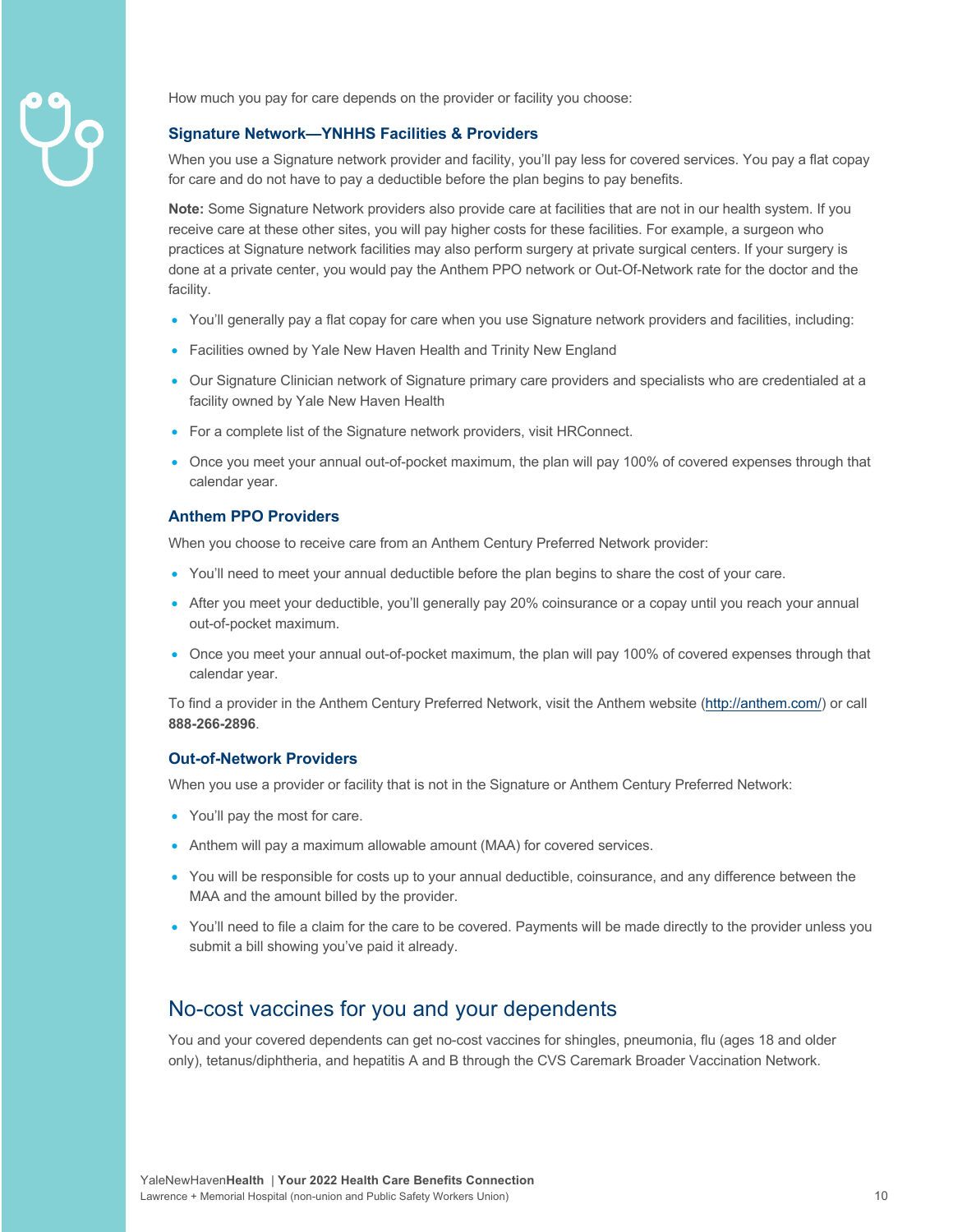

# What You Pay for Care

Below is a summary of how certain services are covered. For a more complete list and any limitations, visit HRConnect to view the summary plan description (SPD).

To see employee premium contributions for the medical plan, visit the enrollment site.

| <b>Plan Feature</b>                                                                   | <b>Signature Facility/</b><br><b>Provider</b>                  | <b>Anthem PPO Provider</b>                                    | <b>Out-of-Network Provider</b>           |
|---------------------------------------------------------------------------------------|----------------------------------------------------------------|---------------------------------------------------------------|------------------------------------------|
| <b>Annual Deductible</b>                                                              | Individual: \$0<br>Family: \$0                                 | Individual: \$1,750<br>Family: \$3,500                        | Individual: \$10,000<br>Family: \$20,000 |
| Out-of-Pocket Maximum <sup>1</sup>                                                    | Individual: \$3,000<br>Family: \$6,000                         | Individual: \$8,150<br>Family: \$16,300                       | Individual: \$30,000<br>Family: \$60,000 |
| Office Visits and Physician Services                                                  |                                                                |                                                               |                                          |
| Primary Care Visit <sup>2,3</sup><br>(in-person or electronic)                        | \$10 copay                                                     | \$30 copay                                                    | 50% of MAA* after<br>deductible          |
| <b>Specialist Office Visit<sup>2</sup></b><br>(in-person or electronic)               | \$25 copay                                                     | \$50 copay                                                    | 50% of MAA* after<br>deductible          |
| Routine Adult Exam <sup>2,4</sup>                                                     | 0%, no copay                                                   | 0%, no copay                                                  | 50% of MAA* after<br>deductible          |
| Doctor or Surgeon Services <sup>5</sup>                                               | 0%, \$0 copay                                                  | 20% after deductible                                          | 50% of MAA* after<br>deductible          |
| Allergy Shot in Doctor's<br>Office (no MD visit)                                      | \$10 copay                                                     | \$30 copay                                                    | 50% of MAA* after<br>deductible          |
| Nutrition Counseling and<br>Diabetes Self-Management<br>Training                      | 0%, no copay                                                   | 0%, \$0 copay                                                 | 50% of MAA* after<br>deductible          |
| Women and Children                                                                    |                                                                |                                                               |                                          |
| <b>Well-Woman Visit</b><br>$(OB/GYN)$ preventive exam) $6$                            | 0%, \$0 copay                                                  | 0%, \$0 copay                                                 | 50% of MAA* after<br>deductible          |
| Mammography <sup>7</sup> (including<br>3D and bone density test)                      | 0%, \$0 copay                                                  | 0%, \$0 copay                                                 | 50% of MAA* after<br>deductible          |
| <b>Screening Breast</b><br><b>Ultrasound</b> (if dense breast<br>tissue or a history) | \$20 copay                                                     | \$20 copay                                                    | 50% of MAA* after<br>deductible          |
| <b>Maternity Care<sup>8</sup></b> (initial visit)                                     | \$10 copay                                                     | \$30 copay                                                    | 50% of MAA* after<br>deductible          |
| Well-Baby/Well-Child<br>Care <sup>2,9</sup>                                           | 0%, \$0 copay                                                  | 0%, \$0 copay                                                 | 50% of MAA* after<br>deductible          |
| Specialized Infant Formula                                                            | n/a                                                            | 50% coinsurance                                               | 50% of MAA* after<br>deductible          |
| Infertility Services <sup>10</sup>                                                    | 100% up to lifetime max<br>with limits for certain<br>services | 50% up to lifetime max<br>with limits for certain<br>services | n/a                                      |
| <b>Ancillary Services</b>                                                             |                                                                |                                                               |                                          |
| <b>Lab Services</b>                                                                   | \$25 copay                                                     | 20% after deductible                                          | 50% of MAA* after<br>deductible          |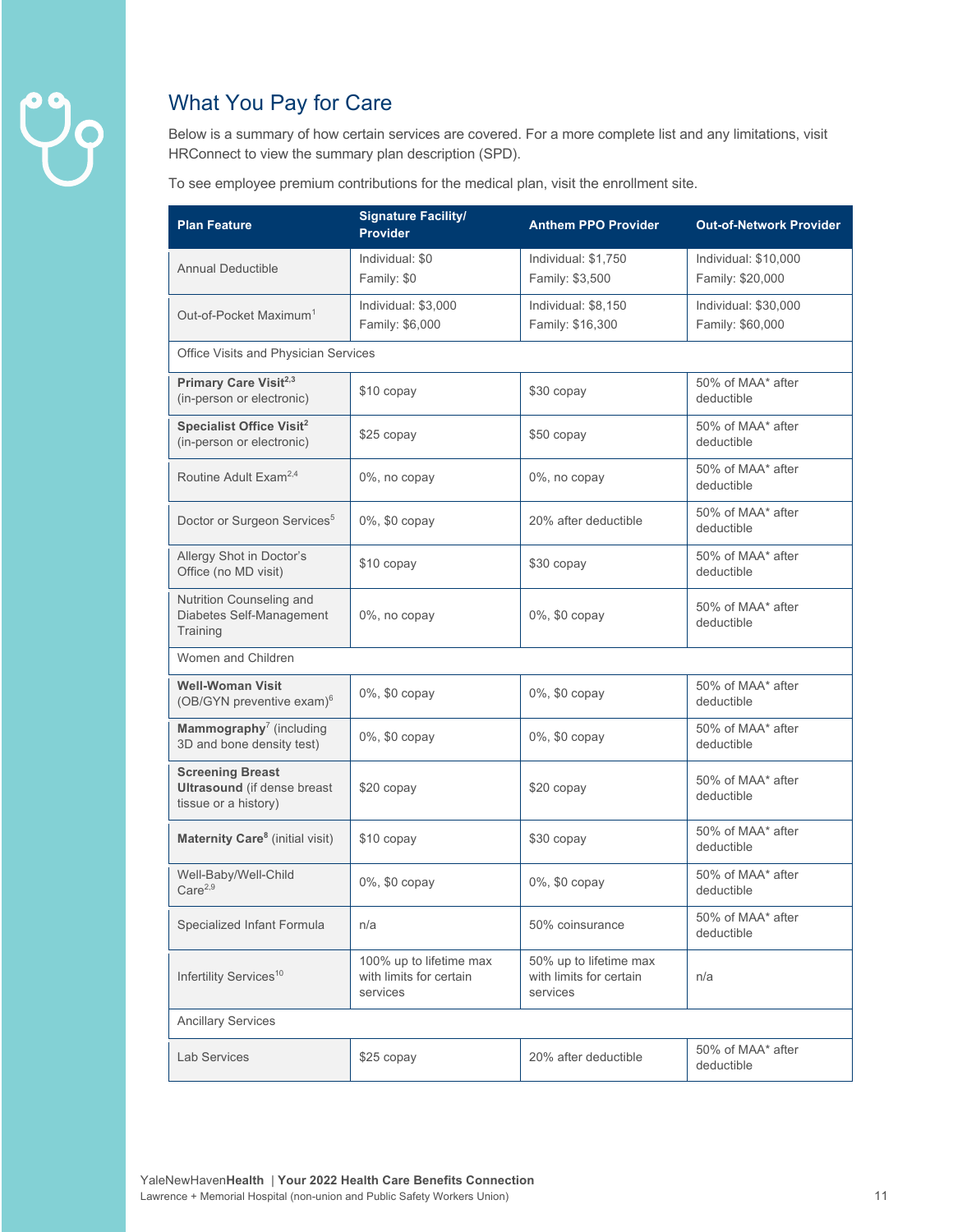# $99$

| <b>Plan Feature</b>                                                             | <b>Signature Facility/</b><br><b>Provider</b> | <b>Anthem PPO Provider</b>        | <b>Out-of-Network Provider</b>  |
|---------------------------------------------------------------------------------|-----------------------------------------------|-----------------------------------|---------------------------------|
| Diagnostic Testing <sup>11</sup> (facility<br>charges only)                     | \$25 copay                                    | 20% after deductible              | 50% of MAA* after<br>deductible |
| <b>High-Tech Diagnostic</b><br>Imaging <sup>12</sup> (facility charges<br>only) | \$100 copay                                   | 20% after deductible              | 50% of MAA* after<br>deductible |
| <b>Colorectal Cancer</b><br>Screening <sup>13</sup>                             | 0%, \$0 copay                                 | 0%, \$0 copay                     | 50% of MAA* after<br>deductible |
| Chiropractic Visits <sup>14</sup>                                               | n/a                                           | \$30 copay                        | 50% of MAA* after<br>deductible |
| Cardiac Rehabilitation <sup>14</sup>                                            | \$10 copay                                    | \$30 copay                        | 50% of MAA* after<br>deductible |
| Physical and Occupational<br>Therapy <sup>14</sup>                              | \$10 copay                                    | \$10 copay                        | 50% of MAA* after<br>deductible |
| Speech Therapy <sup>14</sup>                                                    | \$10 copay                                    | \$10 copay                        | 50% of MAA* after<br>deductible |
| Inpatient and Outpatient Care                                                   |                                               |                                   |                                 |
| Inpatient Hospital Services <sup>15</sup>                                       | $$250$ copay                                  | 20% after deductible              | 50% of MAA* after<br>deductible |
| Outpatient Surgery <sup>16</sup>                                                | \$100                                         | 20% after deductible              | 50% of MAA* after<br>deductible |
| Infusion and Radiation<br>Therapy<br>(including medications) <sup>17</sup>      | \$25 copay                                    | 20% after deductible              | 50% of MAA* after<br>deductible |
| Pathologists, Radiologists,<br>and Anesthesiologists <sup>17</sup>              | 0%, \$0 copay                                 | 0%, \$0 copay                     | 50% of MAA* after<br>deductible |
| Behavioral Health and Substance Abuse                                           |                                               |                                   |                                 |
| <b>Inpatient Treatment (facility</b><br>charges only)                           | $$250$ copay                                  | 20% after deductible              | 50% of MAA* after<br>deductible |
| Outpatient Treatment <sup>18</sup>                                              | \$10 copay                                    | \$10 copay                        | 50% of MAA* after<br>deductible |
| ABA Therapy <sup>19</sup>                                                       | n/a                                           | \$10 copay                        | 50% of MAA* after<br>deductible |
| Urgent and Emergency Care and Telehealth                                        |                                               |                                   |                                 |
| <b>Emergency Department</b>                                                     | \$250 copay                                   | \$250 copay                       | \$250 copay                     |
| Urgent Care Facility and<br>Walk-In Medical Center                              | \$25 copay                                    | \$50 copay                        | \$50 copay                      |
| Ambulance                                                                       | n/a                                           | $0\%$                             | $0\%$                           |
| Telehealth (OnDemand and<br>LiveHealth Online only)                             | 0%, \$0 copay                                 | \$30 copay                        | Not covered                     |
| <b>Observation</b><br>(non-emergency related)                                   | $$100$ copay                                  | 20% after deductible              | 50% of MAA* after<br>deductible |
| Non-Acute Care                                                                  |                                               |                                   |                                 |
| Skilled Nursing Facility <sup>20</sup>                                          | 20% coinsurance, no<br>deductible             | 20% coinsurance, no<br>deductible | 50% of MAA* after<br>deductible |
|                                                                                 |                                               |                                   |                                 |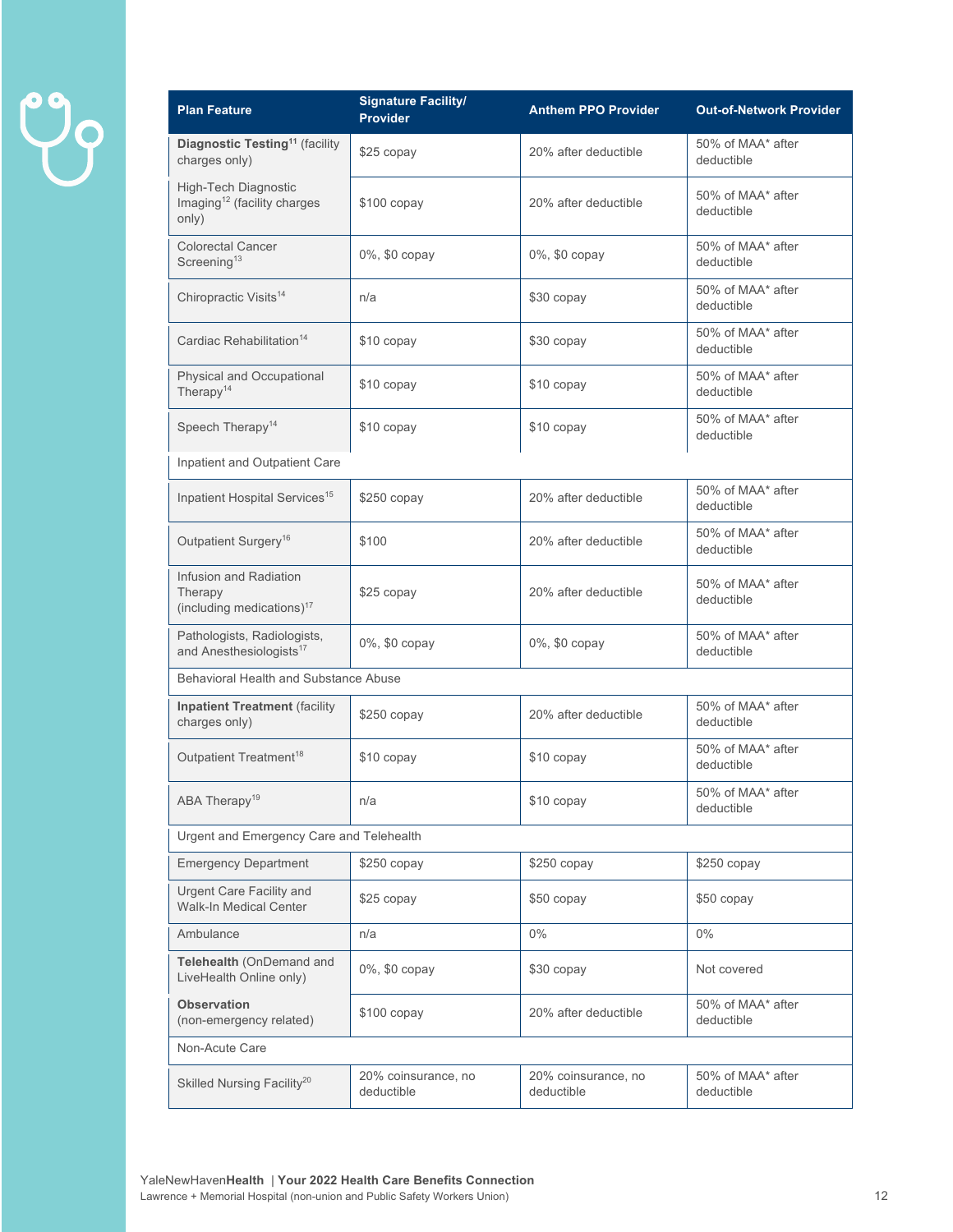| <b>Plan Feature</b>            | <b>Signature Facility/</b><br><b>Provider</b> | <b>Anthem PPO Provider</b>        | <b>Out-of-Network Provider</b>  |
|--------------------------------|-----------------------------------------------|-----------------------------------|---------------------------------|
| Home Health Care <sup>21</sup> | 20% coinsurance, no<br>deductible             | 20% coinsurance, no<br>deductible | 50% of MAA* after<br>deductible |
| Hospice Care <sup>22</sup>     | n/a                                           | 20% coinsurance, no<br>deductible | 50% of MAA* after<br>deductible |
| Other                          |                                               |                                   |                                 |
| Durable Medical Equipment      | n/a                                           | 20% coinsurance, no<br>deductible | 50% of MAA* after<br>deductible |
| Hearing Aids <sup>23</sup>     | n/a                                           | 50% coinsurance, no<br>deductible | 50% of MAA* after<br>deductible |
| Orthotics                      | n/a                                           | 50% coinsurance, no<br>deductible | 50% of MAA* after<br>deductible |

\* Maximum allowable amount.

<sup>1</sup> Amounts paid toward care provided by all in-network providers accumulate toward both the YNHHS and Anthem PPO out-of-pocket maximums. However, when the YNHHS in-network out-of-pocket maximum has been reached, amounts paid for YNHHS in-network care no longer accrue toward the Anthem PPO out-of-pocket maximum. Amounts paid for Anthem PPO in-network care continue to accrue until the Anthem PPO outof-pocket maximum is met.

 $2$  Tests (e.g., some lab work) that are associated with office visits may be subject to a copay or deductible and coinsurance if they are not mandated by the ACA. Check with your provider or call Anthem to determine if a specific test is covered at 100%.

<sup>3</sup> A list of Signature providers is posted to: http://ynhhs.org/hrconnect

4 One exam every calendar year starting at age 22 (includes immunizations).

5 Other than office visit; includes maternity claims.

<sup>6</sup> One per calendar year. All other OB/GYN office visits are covered at the specialist office visit benefit level.

<sup>7</sup> Screening mammography only. Does not include breast ultrasounds.

<sup>8</sup> Prenatal care and delivery. Well visits to the obstetric provider are billed with one global fee that includes trimester visits, delivery, and postpartum care. Any maternity-related tests that are needed, such as blood work, glucose tolerance tests, stress tests, ultrasounds, or amniocentesis, are billed separately. Inpatient hospital and doctor or surgeon services also apply.

<sup>9</sup> Seven exams from birth to age 1 year; seven exams from ages 1 to 5; one exam from ages 6 to 21.

<sup>10</sup> The plan covers in-network fertility services only through YNHHS and Anthem PPO providers. YNHHS providers: Yale Reproductive Endocrinology and Infertility (REI) Center and YNHHS Apothecary. 100% up to lifetime max of \$14,000 for medical and freezing and transferring embryos, and 100% up to lifetime maximum of \$2,000 for prescription drugs through the pharmacy benefit. Anthem PPO providers: 50% of covered medical services at a participating Anthem provider, plus covered prescription drugs at a participating CVS Caremark pharmacy, up to a combined lifetime maximum of \$10,000.

11 Includes x-rays, echo stress tests, ultrasounds, diagnostic mammograms, sleep studies, and EKGs. Patients will receive a bill for the reading of the diagnostic testing and imaging (covered under "Doctor or Surgeon Services").

- 12 PET, SPECT, MRI, MRA, CTA, and CAT.
- <sup>13</sup> Diagnostic colonoscopies covered under the outpatient surgery benefit level. Includes fecal occult blood test, barium enema, flexible sigmoidoscopy, and screening colonoscopy.
- <sup>14</sup> Chiropractic, physical therapy, occupational therapy, and speech therapy combined maximum: 50 visits per calendar year. Cardiac rehabilitation maximum: 36 visits per calendar year.
- <sup>15</sup> Room and board, lab work, medical supplies, and other hospital ancillary services.
- 16 Hospital or surgical center facility charges only.
- $17$  Some Tier 1 providers send lab work to a Tier 2 lab. In this case, the lab work is covered as a Tier 2 benefit.
- 18 The Employee and Family Resources (EFR) program provides up to six (6) confidential counseling sessions at no cost.
- <sup>19</sup> Applied behavioral analysis, up to age 21.
- <sup>20</sup> Up to 120 days per calendar year after a hospital stay.
- <sup>21</sup> Up to 120 days per calendar year.
- 22 Up to 60 days per calendar year.
- <sup>23</sup> Two hearing aids every 36 months.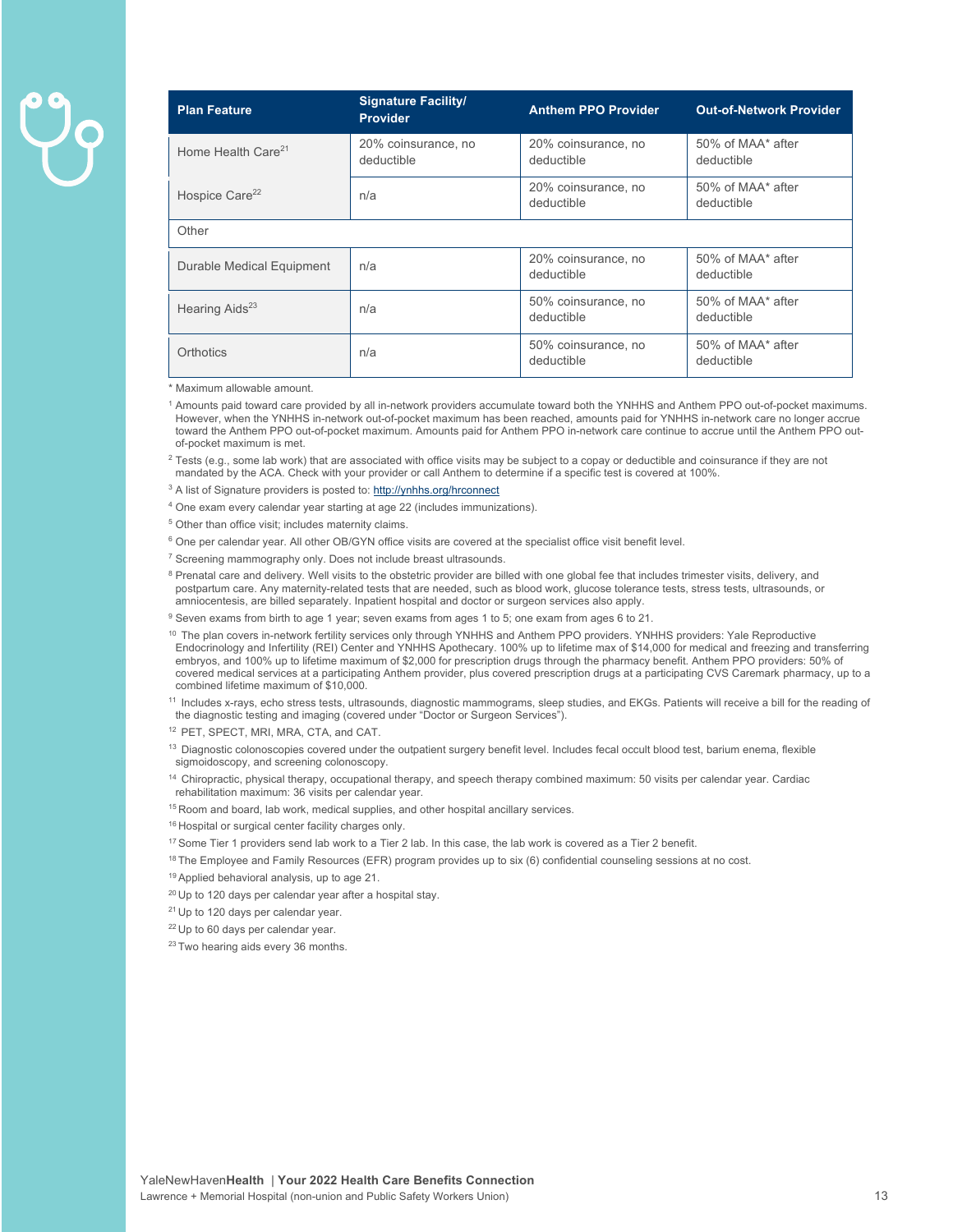

# Save With Signature Providers & Facilities

The following examples\* show how using a Signature provider and facility can save you money. As a reminder, if you use a Signature provider but your care takes place in a facility that is not in our network, the facility expenses will be covered as Anthem or out-of-network care.

### **Example #1: Signature Savings**

Tony saves \$5,750 using a Signature provider and Signature facility for his knee surgery.

|                                                                                | <b>YNHHS Signature</b><br><b>Provider and Facility</b> | <b>Anthem PPO</b><br><b>Provider &amp; Facility</b> |
|--------------------------------------------------------------------------------|--------------------------------------------------------|-----------------------------------------------------|
| <b>Facility Charge Allowed</b>                                                 | \$20,000                                               | \$20,000                                            |
| Doctor or Surgeon Fees Allowed                                                 | \$3,000                                                | \$3,000                                             |
| Annual deductible (paid by Tony)                                               | \$0                                                    | \$1,750                                             |
| Amount Left to Pay                                                             | \$23,000                                               | \$21,250                                            |
| <b>Tony's Cost after Deductible</b><br>(including inpatient copay/coinsurance) | \$250                                                  | $20\% = $4.250$                                     |
| <b>Total Amount Plan Pays</b>                                                  | \$22.750                                               | \$17,000                                            |
| <b>Total Amount Tony Pays</b>                                                  | \$250                                                  | $$4,250 + $1,750 = $6,000$                          |

# **Example #2: Signature Provider + Anthem Facility Costs**

If Tony had the same procedure but it takes place in an Anthem facility, he will spend \$5,150 more than in the first example**.**

|                                                                          | <b>YNHHS Signature Provider</b>                                                                       | <b>Anthem Facility</b>        |
|--------------------------------------------------------------------------|-------------------------------------------------------------------------------------------------------|-------------------------------|
| <b>Facility Charge Allowed</b>                                           | N/A                                                                                                   | \$20,000                      |
| Doctor or Surgeon Fees Allowed                                           | \$3,000                                                                                               | N/A                           |
| Annual Deductible (paid by Tony)                                         | \$0                                                                                                   | \$1,750 (for Anthem facility) |
| Amount Left to Pay                                                       | \$3,000                                                                                               | \$18,250                      |
| <b>Tony's Cost after Deductible</b><br>(including inpatient coinsurance) | \$0 owed for doctor or surgeon fees $+20\%$ for facility =\$3,650<br>$($18,250 \times 20\% = $3,650)$ |                               |
| <b>Total Amount Plan Pays</b>                                            | \$3,000                                                                                               | \$14,600                      |
| <b>Total Amount Tony Pays</b>                                            | \$5,400 (\$1,750 deductible + \$3,650 coinsurance)                                                    |                               |

### **Example #3: Anthem PPO Provider + Anthem Facility Costs**

If Tony uses an Anthem provider and an Anthem facility, he will spend \$600 more than in the second example.

|                                                                                | <b>Anthem PPO Provider &amp; Facility</b> |
|--------------------------------------------------------------------------------|-------------------------------------------|
| <b>Facility Charge Allowed</b>                                                 | \$20,000                                  |
| Doctor or Surgeon Fees Allowed                                                 | \$3,000                                   |
| Annual deductible (paid by Tony)                                               | \$1.750                                   |
| Amount Left to Pay                                                             | \$21,250                                  |
| <b>Tony's Cost after Deductible</b><br>(including inpatient copay/coinsurance) | $20\% = $4,250 ($21,250 \times 20\%)$     |
| <b>Total Amount Plan Pays</b>                                                  | \$17,000                                  |
| <b>Total Amount Tony Pays</b>                                                  | $$4,250 + $1,750 = $6,000$                |

\*These examples are for illustrative purposes only. Your actual cost share may vary depending on the care you receive, the facility used, and specifics if you're admitted as an inpatient. These examples are not provided as a guarantee of coverage or an actual estimate of specific benefits under the plan.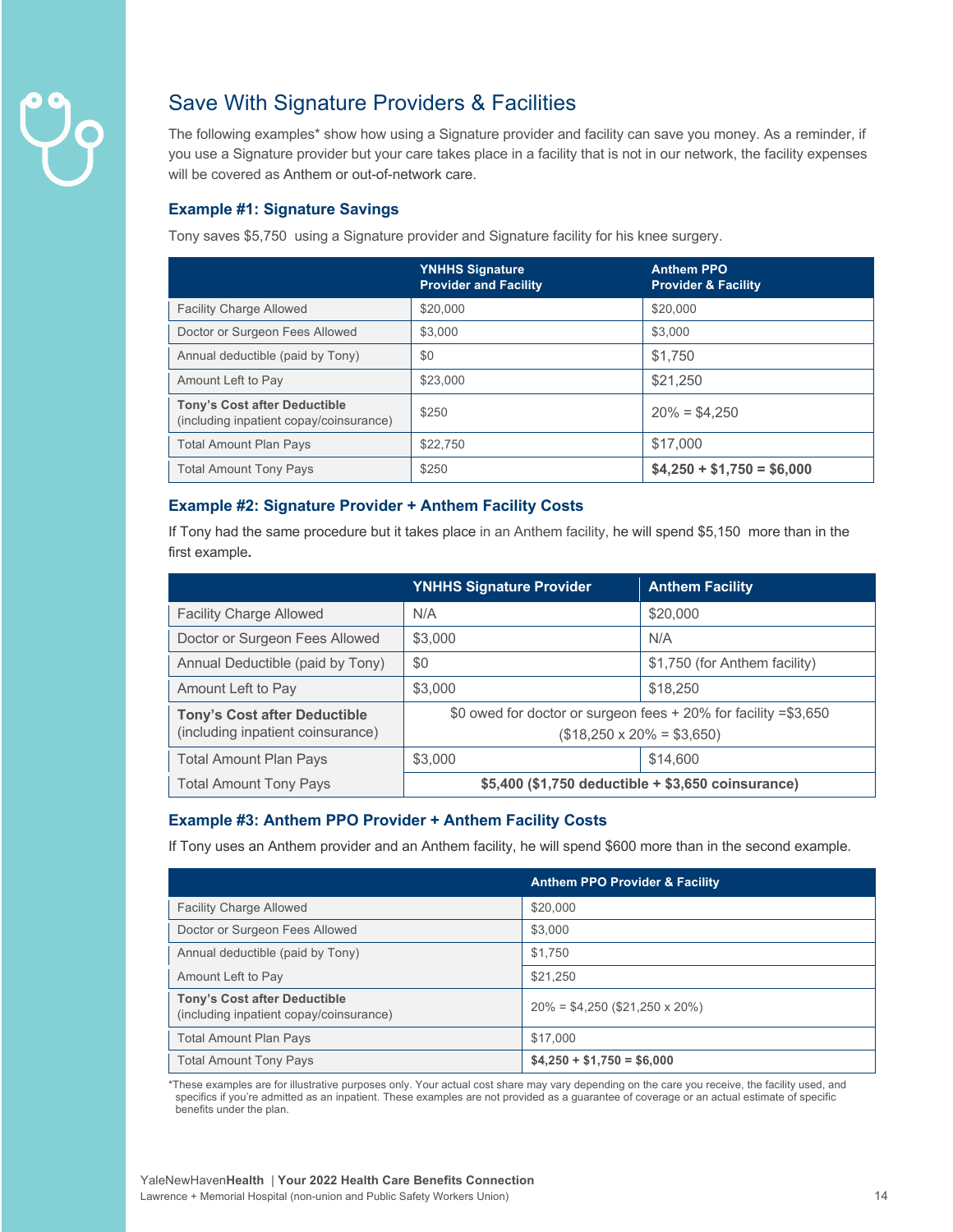

# When to Connect With Anthem

For a medical stay and/or service preauthorization, call 800-238-2227 (in Connecticut) or 800-248-2227 (out of state). For behavioral health or substance abuse stays, call 800-934-0331.

Before receiving any of these services, you must call Anthem for preauthorization. Otherwise, your benefits will be reduced.

- **Inpatient stays** in a hospital, skilled nursing facility, hospice facility, subacute care or acute rehabilitation facility, or behavioral health or substance abuse treatment center (call at least 24 hours before the start of your stay)
- **High-cost diagnostic imaging services** prescribed by an out-of-network provider
- **Organ/tissue transplants,** including evaluation, donor search, organ procurement/tissue harvest, or transplant

For admissions following emergency or urgent care, you, your representative, or your doctor must call Anthem within 48 hours of admission.

If you do not precertify for the services above:

- Benefits for inpatient stays will be reduced by \$200.
- Benefits for doctor fees will be reduced by 25%.

You can also connect with Anthem to:

- Find a provider in the Anthem Century Preferred Network
- Resolve insurance claim and billing issues
- Ask questions about preventive and/or diagnostic care
- Get general health information

# Urgent Care & Telehealth (YNHHS Medical Plan)

### **WHAT YOU NEED TO KNOW**

Can't wait to see a doctor? Urgent care and telehealth services help you quickly connect with affordable care.

# Urgent Care

When you need immediate care for an illness or injury, you can visit the nearest YNHHS walk-in facility or a PhysicianOne Urgent Care center (CT locations only). To locate an urgent care center close to you, visit HRConnect (ynhhs.org/hrconnect) and search for urgent care.

You'll pay a \$25 copay when visiting a YNHHS facility, and you'll pay more if you use other providers.

# **Telehealth**

Telehealth is an ideal alternative for immediate treatment of an illness or injury when you can't get to a doctor's office or urgent care center.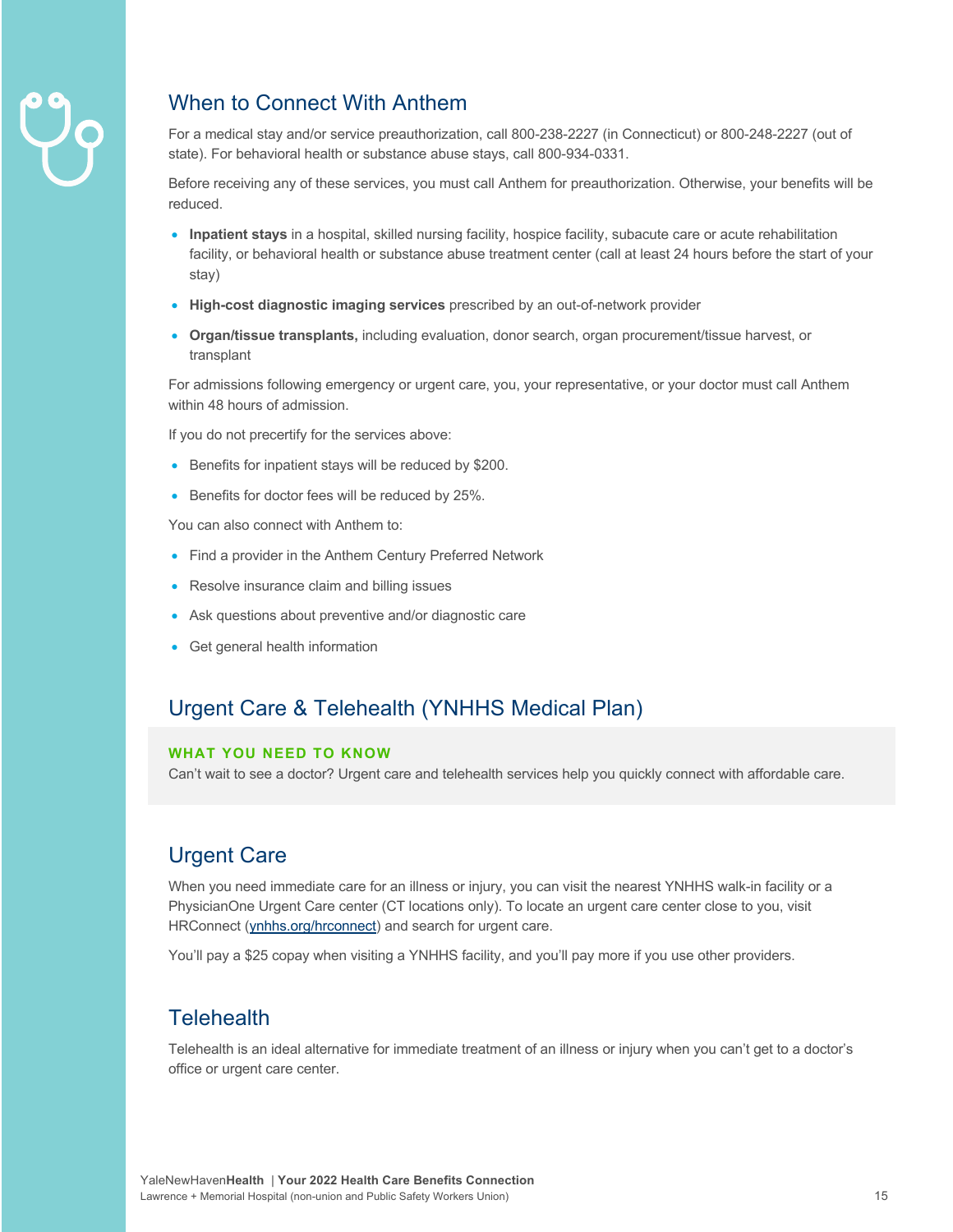

You and your covered family members can visit a doctor virtually, wherever you are, whenever you need care via phone, tablet, or computer. If you need medication, the doctor can even send a prescription to your pharmacy (within Connecticut, New York, Massachusetts, and Rhode Island).

Use the telehealth services below to connect to care outside the usual office hours. **Telehealth is not an alternative to emergency care for a life-threatening condition.** 

# **OnDemand**

See one of our own Northeast Medical Group (NEMG) providers weekdays from 7 a.m. to 7 p.m. ET, excluding holidays. To get started, download the MyChart mobile app.

The NEMG providers you see OnDemand can:

- Diagnose symptoms
- Order testing
- Prescribe medication
- Send prescriptions to the pharmacy of your choice in Connecticut, New York, Massachusetts, and Rhode Island.

OnDemand does not cover pediatric services. Find more information about OnDemand at HRConnect (ynhhs.org/hrconnect).

#### **How It Works**

- 1. Register with MyChart online at ynhhs.org/ondemand or through the mobile app.
- 2. Schedule your OnDemand visit. You'll get reminder emails, phone calls, and app pushes to remind you of your upcoming visit.
- 3. Complete e-Checkin on the mobile app or website 15 minutes before your visit. You'll answer questions about your medical history and insurance coverage.
- 4. Pay for your visit with a credit card, debit card, or your HSA Bank Flexible Spending Account debit card.
- 5. Join a virtual waiting room, where a medical assistant will greet you and confirm your information.
- 6. Visit your OnDemand doctor.
- 7. After your appointment, find a summary of your visit in the MyChart app.

# When you or your child can't wait for care

LiveHealth Online is there for you 24/7/365. Pediatric services are not covered by OnDemand. Call 888-548-3432.

# LiveHealth Online

For pediatric services, or to see a board-certified doctor after hours, on weekends and holidays, and when you're out of state, visit LiveHealth Online (livehealthonline.com/), download the mobile app, or call **888-548-3432**.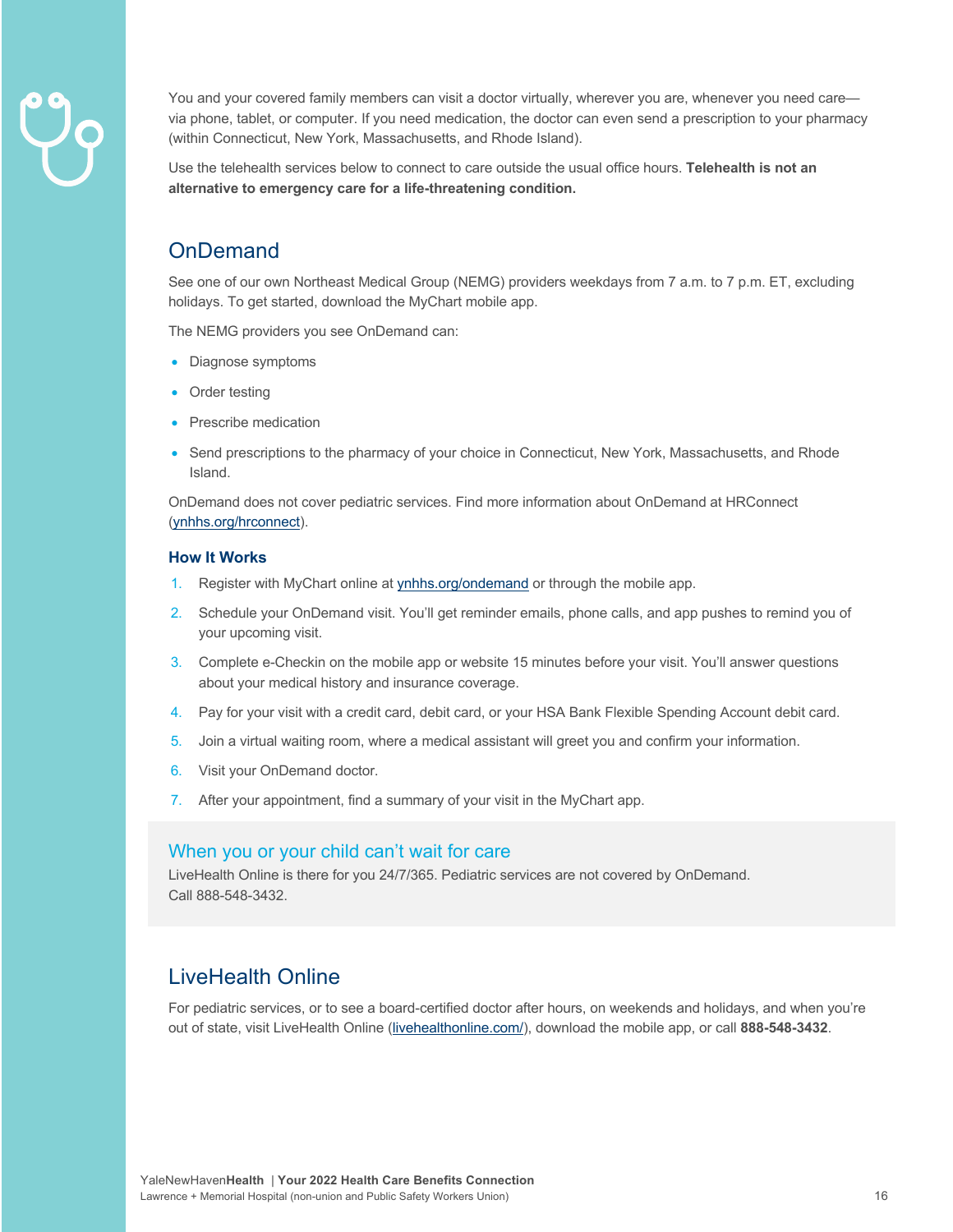# Prescription Drugs (YNHHS Medical Plan)

#### **WHAT YOU NEED TO KNOW**

You automatically have prescription drug coverage when you enroll in the YNHHS Medical Plan. You can fill covered prescriptions at participating CVS retail pharmacies, through mail order, or through YNHHS Outpatient Pharmacy Services.

# Need to fill a prescription?

Find a participating pharmacy near you. Connect with a local pharmacy: cvs.com/store-locator/landing

# Filling Your Prescription

Your prescription will be covered only if it's filled at a participating pharmacy. To fill 30-day supply prescriptions, just present your prescription and CVS Caremark prescription drug card at a pharmacy in the CVS Caremark network. To fill a maintenance medication, you must use a CVS retail pharmacy, mail order, or visit a YNHHS Outpatient Pharmacy. For specialty medications, you'll need to use mail order or specialty pharmacy services, as described below.

In an emergency or if you're out of state and can't get to a participating pharmacy, you'll pay out of pocket and then file a claim for reimbursement from CVS Caremark.

# Pay nothing for certain preventive drugs

The Affordable Care Act (ACA) makes many prescription medications, vaccines, and supplements—including contraceptives and statins—available to you at no cost. No-Cost Preventive Drug List: caremark.com/portal/asset/NoCost\_Preventive\_List.pdf

When you're covered by the YNHHS Medical Plan, the out-of-pocket maximum is the most you'll pay out of pocket for medical care and prescription drugs.

When a generic is available and you or your doctor chooses a brand-name drug, you'll pay the brand-name coinsurance—plus the difference in cost between the two medications.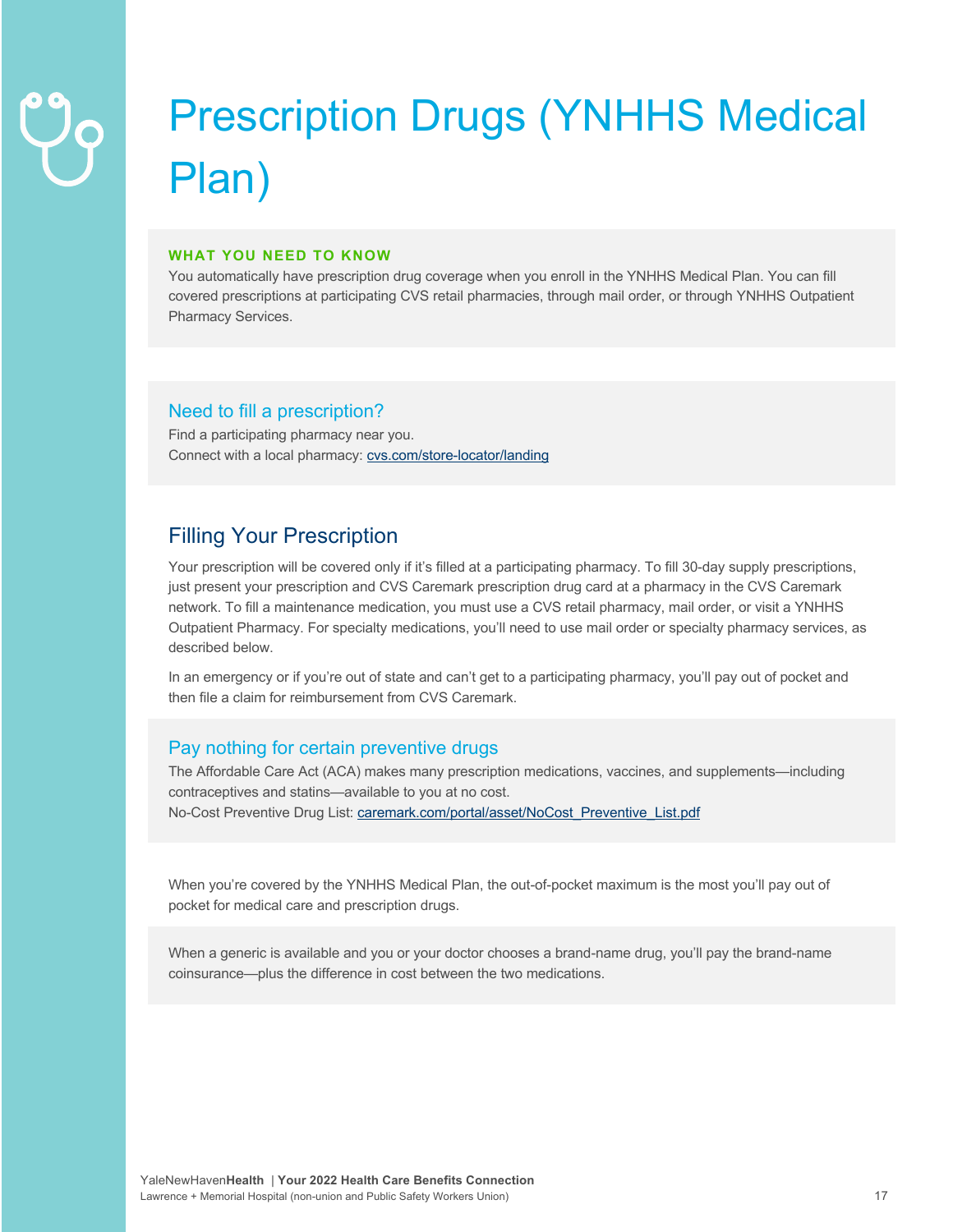

# Save on Maintenance Drugs

For medications you take on an ongoing basis, you'll use the CVS Caremark Maintenance Choice program to get refills at a lower copay for a larger supply. With CVS Maintenance Choice, you get up to two 30-day fills at a retail pharmacy before you'll need to use CVS Caremark mail service (https://info.caremark.com/mailservice) or a CVS Pharmacy for 90-day fills.

# What You Pay for Fills

What you'll pay depends on the type of medication and the amount prescribed. When the cost of a drug is less than the minimum copay, you'll pay the lower amount.

### **Tier 1: Generic**

- 30-day supply: \$10 copay
- 90-day supply through CVS Maintenance Choice: \$20 copay

#### **Tier 2: Brand name**

- **30-day supply:** 20% coinsurance (\$35 minimum, \$80 maximum) if the drug is on the list of preferred brand drugs (the formulary)
- **90-day supply through CVS Maintenance Choice:** 20% coinsurance (\$70 minimum, \$150 maximum) if the drug is on the list of preferred brand drugs (the formulary)

### **Tier 3: Non-preferred brand**

- **30-day supply:** 40% coinsurance (\$55 minimum, \$120 maximum) if the drug isn't on the list of preferred brand drugs (the formulary)
- **90-day supply through CVS Maintenance Choice:** 40% coinsurance (\$110 minimum, \$230 maximum) if the drug isn't on the list of preferred brand drugs (the formulary)

# **Tier 4: Specialty**

Up to a 30-day supply only through YNHHS Outpatient Pharmacy Services.

• Generic and brand name: \$20 copay

For certain high-cost specialty drugs not available through Outpatient Pharmacy Services or the Apothecary & Wellness Center, you'll use CVS Specialty Pharmacy. These medications are subject to 40% coinsurance (up to \$150 generic, \$200 brand name).

# Preauthorization and Other Special Circumstances

#### **Compounded Medications**

Some prescriptions, including compounded drugs, require preauthorization from CVS Caremark before they can be filled. Your pharmacist will let you know if your doctor needs to make that call.

# **Breast Cancer Drugs**

If you're taking raloxifene (brand name: Evista) or tamoxifen (brand name: Noladex) for primary prevention of breast cancer, these generics may be available at no cost to you through the preventive provisions of the Affordable Care Act. To learn if you qualify, your doctor will need to complete the Preventive Services Zero Cost Sharing Form and fax it to CVS Caremark.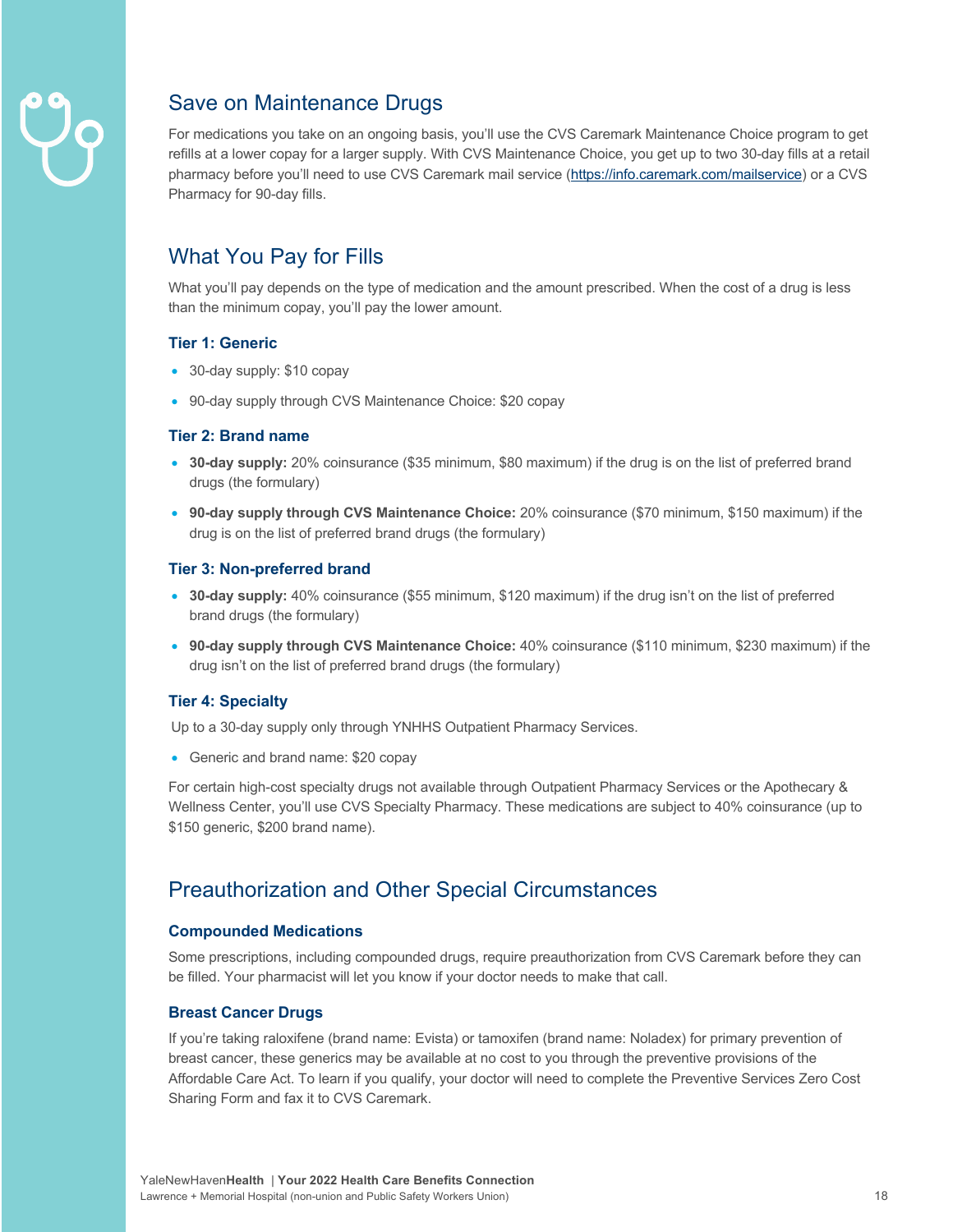

# **Step Therapy Program**

The step therapy program requires you to try one or two generic equivalents before the brand-name drug will be covered.

Drug classes included in this program include medications that treat high cholesterol, high blood pressure, gastrointestinal disorders (GERD, for instance), sleep disorders, depression, and other conditions.

### **Drugs and Supplies not Covered**

The following drugs and medical supplies are not covered by the plan:

- Medical devices and appliances
- Experimental drugs
- Drugs whose sole purpose is to promote or stimulate hair growth
- Retin A (for those over age 28)
- Weight-loss drugs
- Immunization agents, biological sera, blood or blood plasma
- Infertility medications
- Most over-the-counter drugs, vitamins, and nutritional supplements
- Ostomy supplies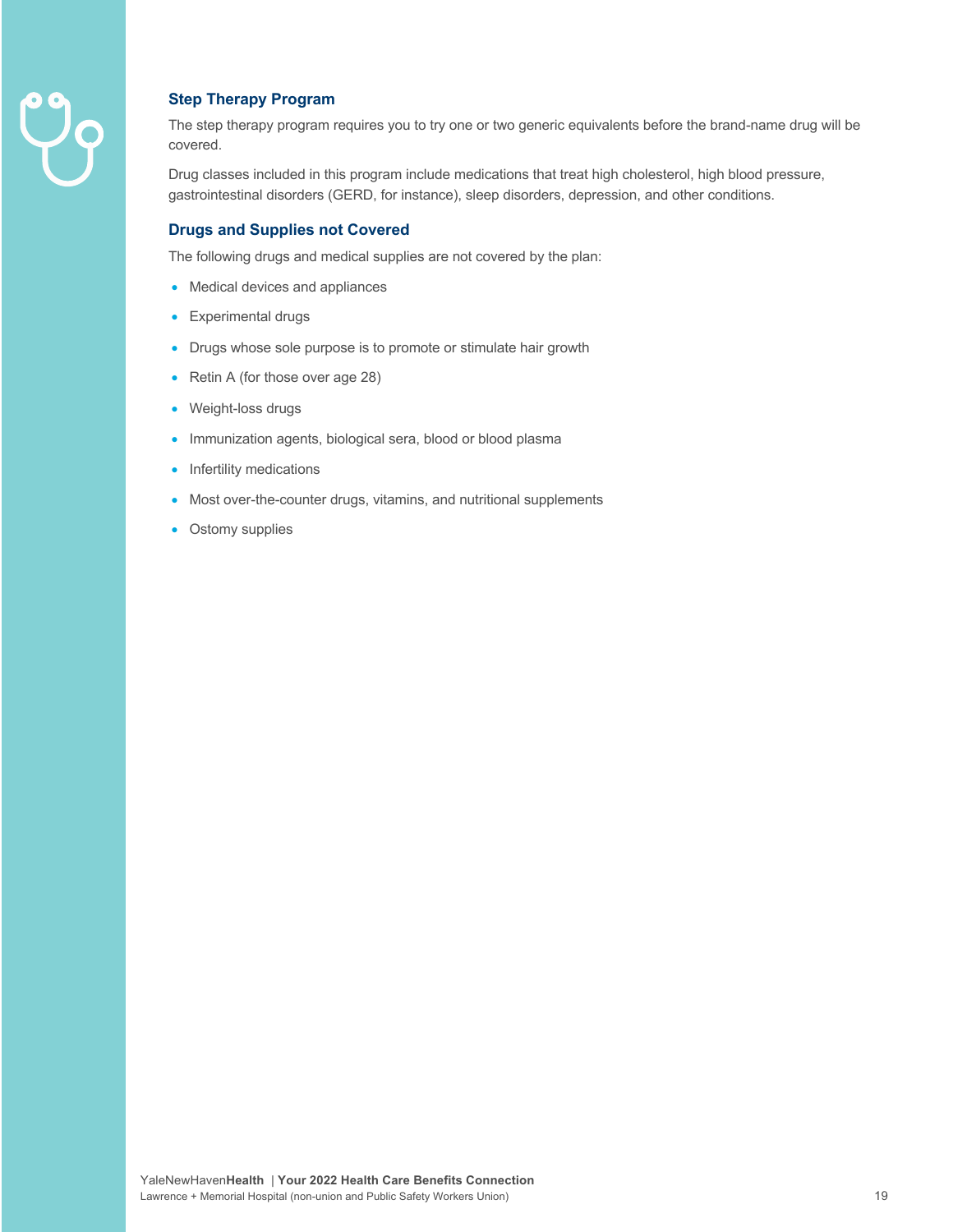# High Deductible Health Plan (HDHP)

You have two High-Deductible Health Plan (HDHP) options: the HDHP with Health Savings Account (HSA), or the HDHP with Healthcare Reimbursement Account (HRA). Both plans are administered by Anthem Blue Cross and Blue Shield. You can select the HDHP with HRA only if you have Medicare or TRICARE. With both plans, you pay the full cost of care until you meet your annual deductible. Your HSA or HRA can help you cover those costs.

# How the Plans Work

Your medical plan is designed to help keep you and your family healthy. Used in tandem with your other benefits—including dental and vision coverage and services offered through the integrated employee assistance and work/life program—it's also here to support you when you need care.

You may choose to waive medical coverage if you're covered by another plan or your spouse is a YNHHS employee.

Under both HDHP plans:

- Your coverage is identical.
- You pay nothing for preventive care—including some preventive tests and prescription medications—when you use network providers.
- You pay the full cost of care until you meet your annual deductible, after which the plan begins to share costs with you.
- You pay discounted rates when you use providers and facilities in the Yale New Haven Health System and Anthem PPO network.
- You have mental health and substance abuse benefits.
- Special rules apply when you or your covered dependents are covered by more than one plan.
- There's a combined annual deductible for medical and prescription services. Until the deductible is met, your eligible medical and prescription drug costs are applied against the deductible.

**The difference between the plans?** Only the account that comes with them—the HSA or HRA.

# Health Savings Account

The Health Savings Account (HSA) is a special account that you contribute to on a pretax basis through payroll deductions. Your employer contributes to it, too. You can use the money in your HSA to cover your health care expenses until you reach your annual deductible and the plan begins to share those costs with you. **The HSA is not available to you if you are currently enrolled in Medicare or TRICARE.**

When you enroll for the HDHP with HSA, you will receive a welcome packet from HSA Bank, our HSA administrator. Follow the instructions to open your account.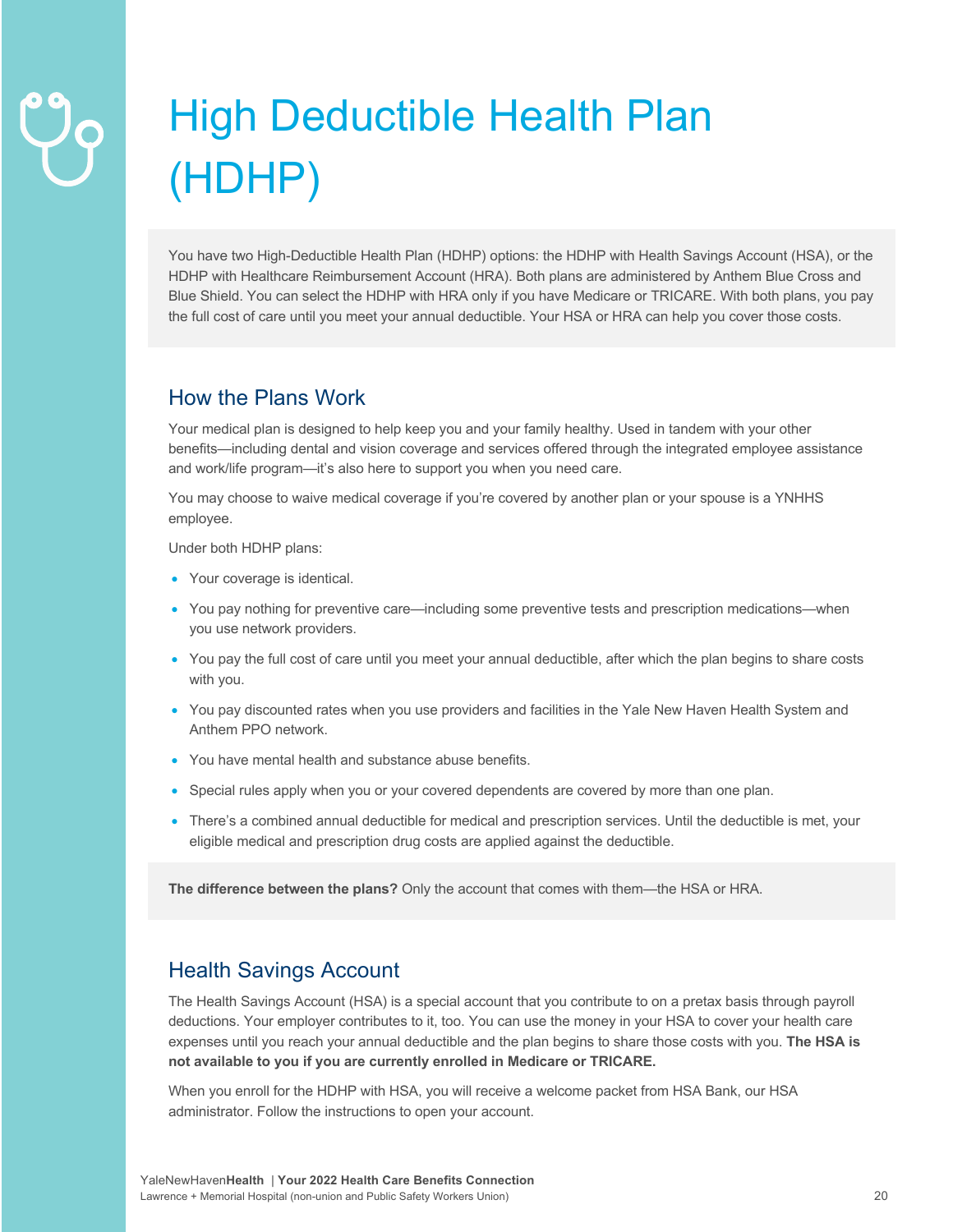

After you meet your deductible, you can use your HSA to cover any coinsurance.

- For 2022, you can contribute up to \$3,650 in your HSA if you have individual coverage and \$7,300 if you're covering others, too. And if you're 55 or older, you can contribute an additional catch-up contribution of \$1,000. Keep in mind your employer's contribution, if any, when making your election. Total contributions to your account cannot exceed these IRS maximums.
- Your HSA contributions reduce your taxable income.
- Any unused funds roll over year after year, earning interest along the way.
- The money in your HSA is yours to use forever on qualified health expenses—even if you change employers or health plans, or retire.
- Once your balance reaches \$1,000, you have the opportunity to invest it for potential growth.

**Note:** You also have the option of opening your HSA at a financial institution of your choice. However, unlike an account opened with HSA Bank, you will not be able to fund your HSA through direct payroll contributions, nor will you receive your employer's contribution.

# Healthcare Reimbursement Account

The Healthcare Reimbursement Account (HRA) is a special account to which your employer contributes to help you cover the cost of your health care expenses. You can use these funds to cover your costs as you reach your annual deductible. **The HRA is available only to employees enrolled in Medicare or TRICARE.**

- As you receive services throughout the year, you pay out of pocket for expenses like coinsurance, copays, and other services, and then get reimbursed from your HRA up to the amount of your existing balance.
- Once you've met your annual deductible, you may pay coinsurance for the care you receive; the plan will cover the rest.
- You can use the HRA only while you are enrolled in this plan. You cannot take the money with you if you change plans or employers.
- You cannot contribute to your HRA.

# How much you pay depends on the provider or facility you choose:

#### **YNHHS Facilities**

When you use the following YNHHS facilities, you'll pay coinsurance after you've met your annual deductible, and you'll generally pay less for covered services:

- Bridgeport Hospital
- Westerly Hospital
- Greenwich Hospital
- 
- Lawrence + Memorial Hospital
- Yale New Haven Care Continuum (Grimes Center)
- 
- Yale New Haven Hospital
- Northeast Medical Group

**Note:** The YNHHS Facilities list above is not the same list as for the YNHHS Medical Plan. The YNHHS Medical Plan has an expanded Tier 1—Signature Network.

### **Anthem PPO Providers**

When you choose to receive care from an Anthem Century Preferred Network provider: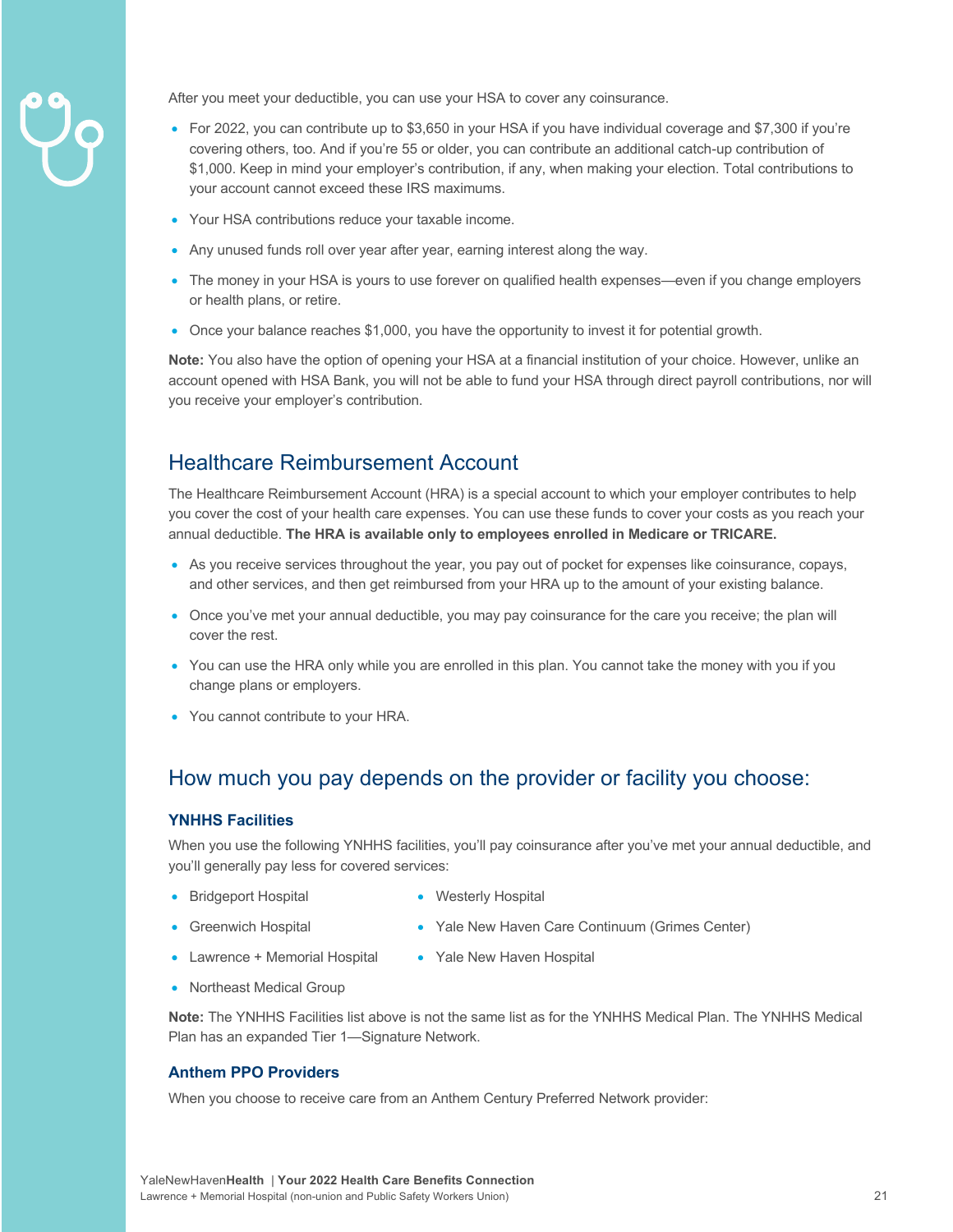- 
- You'll need to meet your annual deductible (\$2,000 individual/\$4,000 family) before the plan begins to share the cost of your care.
- After you meet your deductible, you'll pay 20% coinsurance for care until you reach your annual out-of-pocket maximum.
- Once you meet your annual out-of-pocket maximum, the plan will pay 100% of covered expenses through that calendar year.

To find a provider in the Anthem Century Preferred Network, visit the Anthem website (http://anthem.com/) or call **888-266-2896**.

#### **Out-of-Network Providers**

When you use a provider or facility that is not in the Anthem Century Preferred Network:

- You'll pay the most for care.
- Anthem will pay a maximum allowable amount (MAA).
- You will be responsible for costs up to your annual deductible, coinsurance, and any difference between the MAA and the amount billed by the provider.
- You'll need to file a claim for the care to be covered. Payments will be made directly to the provider unless you submit a bill showing you've paid it already.

# What You Pay for Care

Below is a summary of how certain services are covered. For a more complete list and any limitations, visit HRConnect to view the summary plan description (SPD).

| <b>Plan Feature</b>                                                                                                                        | <b>YNHHS Facility</b>                  | <b>Anthem PPO Provider</b>             | <b>Out-of-Network Provider</b>         |
|--------------------------------------------------------------------------------------------------------------------------------------------|----------------------------------------|----------------------------------------|----------------------------------------|
| Annual Deductible*                                                                                                                         | Individual: \$2,000<br>Family: \$4,000 | Individual: \$2,000<br>Family: \$4,000 | Individual: \$2,000<br>Family: \$4,000 |
| Out-of-Pocket Maximum                                                                                                                      | Individual: \$3,000<br>Family: \$6,000 | Individual: \$3,000<br>Family: \$6,000 | Individual: \$4,000<br>Family: \$8,000 |
| Member Coinsurance After<br>Deductible                                                                                                     | 0% after deductible                    | 20% after deductible                   | 40% after deductible                   |
| <b>Preventive Care Exams</b>                                                                                                               | 0%, deductible waived                  | 0%, deductible waived                  | 40% after deductible                   |
| <b>Office Visits</b>                                                                                                                       | 0% after deductible                    | 0% after deductible                    | 40% after deductible                   |
| <b>Diagnostic Services</b><br><b>Performed in Hospital</b><br>(Lab, x-ray, MRI, PET, CAT<br>scan, nuclear cardiology)                      | 0% after deductible                    | 20% after deductible                   | 40% after deductible                   |
| <b>Diagnostic Services</b><br><b>Performed in Office</b><br>(Lab, x-ray, MRI, PET, CAT<br>scan, nuclear cardiology)                        | 0% after deductible                    | 0% after deductible                    | 40% after deductible                   |
| <b>Rehabilitation Therapy</b><br>Performed in Hospital <sup>1</sup><br>(Physical, speech,<br>occupational, chiropractic,<br>cardiac rehab) | 0% after deductible                    | 20% after deductible                   | 40% after deductible                   |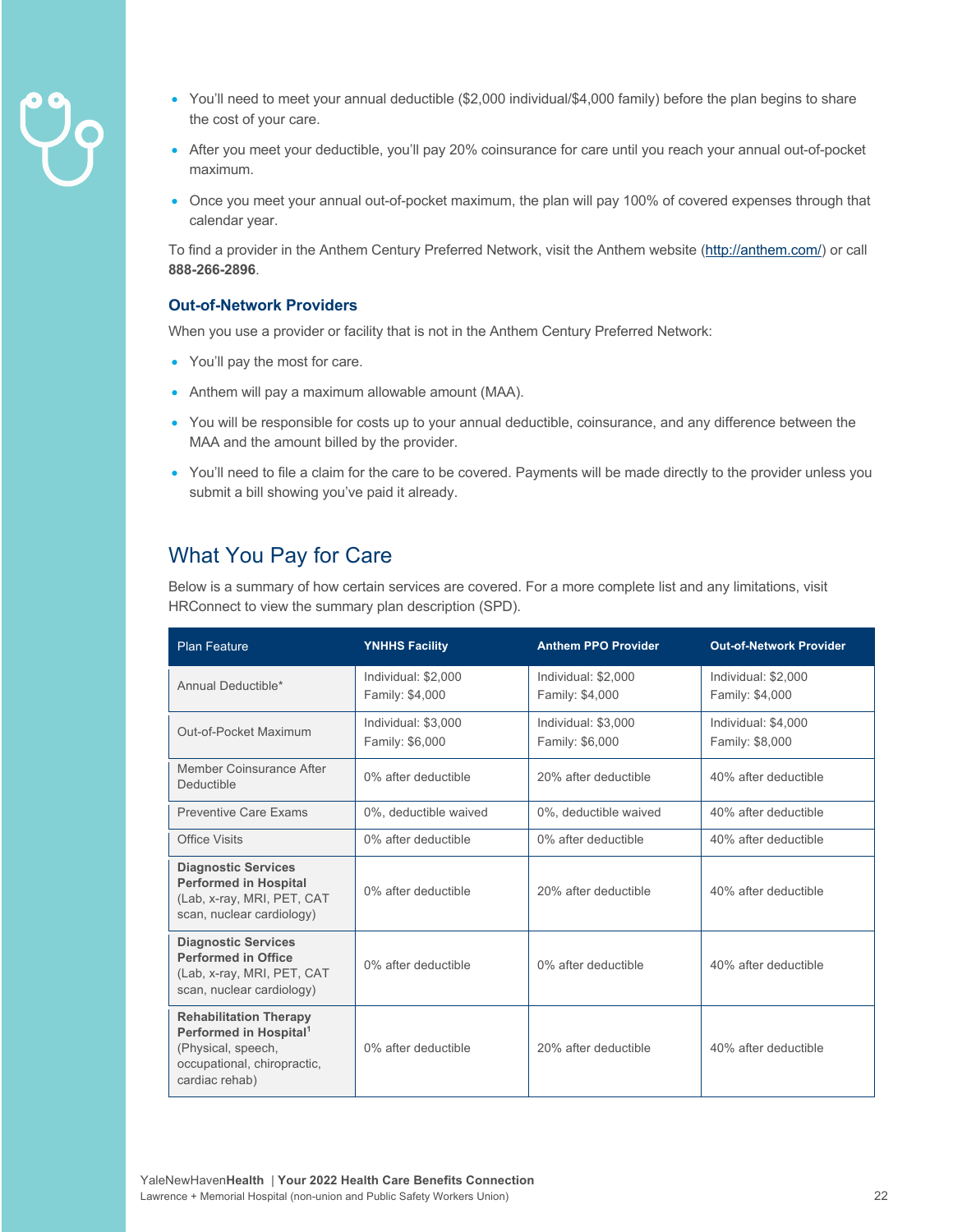| <b>Plan Feature</b>                                                                                                                                  | <b>YNHHS Facility</b>             | <b>Anthem PPO Provider</b>                 | <b>Out-of-Network Provider</b> |
|------------------------------------------------------------------------------------------------------------------------------------------------------|-----------------------------------|--------------------------------------------|--------------------------------|
| <b>Outpatient Rehabilitation</b><br><b>Therapy Performed in</b><br>Office $2$<br>(Physical, speech,<br>occupational, chiropractic,<br>cardiac rehab) | 0% after deductible               | 0% after deductible                        | 40% after deductible           |
| <b>Emergency Care</b><br>(Emergency room; copay<br>waived if admitted)                                                                               | \$100 copay after deductible      | \$200 copay after deductible               | \$200 copay after deductible   |
| <b>Urgent Care</b><br>(Walk-in and urgent care<br>centers)                                                                                           | 0% after deductible               | 20% after deductible                       | 40% after deductible           |
| Ambulance Services<br>(Hospital-owned)                                                                                                               | n/a                               | 20% after deductible                       | 40% after deductible           |
| <b>Ambulance Services</b><br>(Not hospital-owned)                                                                                                    | n/a                               | 0% after deductible                        | 40% after deductible           |
| Telehealth                                                                                                                                           | OnDemand<br>\$49 after deductible | LiveHealth Online<br>\$49 after deductible | n/a                            |
| <b>Outpatient Surgery Performed</b><br>in Hospital Ambulatory Care<br>Center                                                                         | 0% after deductible               | 20% after deductible                       | 40% after deductible           |
| <b>Inpatient Surgery</b><br>(Semi-private room and<br>board)                                                                                         | 0% after deductible               | 20% after deductible                       | 40% after deductible           |
| <b>Outpatient Mental</b><br>Health/Substance Abuse<br>Services Performed in Office                                                                   | 0% after deductible               | 0% after deductible                        | 40% after deductible           |
| <b>Inpatient Mental</b><br><b>Health/Substance Abuse</b><br><b>Services</b>                                                                          | 0% after deductible               | 0% after deductible                        | 40% after deductible           |
| Skilled Nursing Facility <sup>3</sup>                                                                                                                | 0% after deductible               | 20% after deductible                       | 40% after deductible           |
| Durable Medical Equipment <sup>4</sup>                                                                                                               | n/a                               | 20% after deductible                       | 40% after deductible           |

\*The \$2,000 individual annual deductible only applies to "employee only" coverage. If you cover any one else under this plan, your annual deductible is \$4,000.

<sup>1</sup> Inpatient rehabilitative services are limited to 100 days per member per year.

<sup>2</sup> Physical, speech, and occupational therapy visits are limited to a combined total of 60 visits per member per calendar year. For physical therapy and occupational therapy, prior authorization is required after the first visit. Chiropractic services are limited to 12 visits per member per calendar year.

<sup>3</sup> Skilled nursing facility services are limited to 100 days per calendar year.

<sup>4</sup> You must use a participating provider to be covered for durable medical equipment and prosthetic devices.

To see employee premium contributions for the medical plan, visit ynhhsbenefits.com.

# When to Connect with Anthem

For a medical stay and/or service preauthorization, call **800-238-2227** (in Connecticut) or **800-248-2227** (out of state). For behavioral health or substance abuse stays, call **800-934-0331**.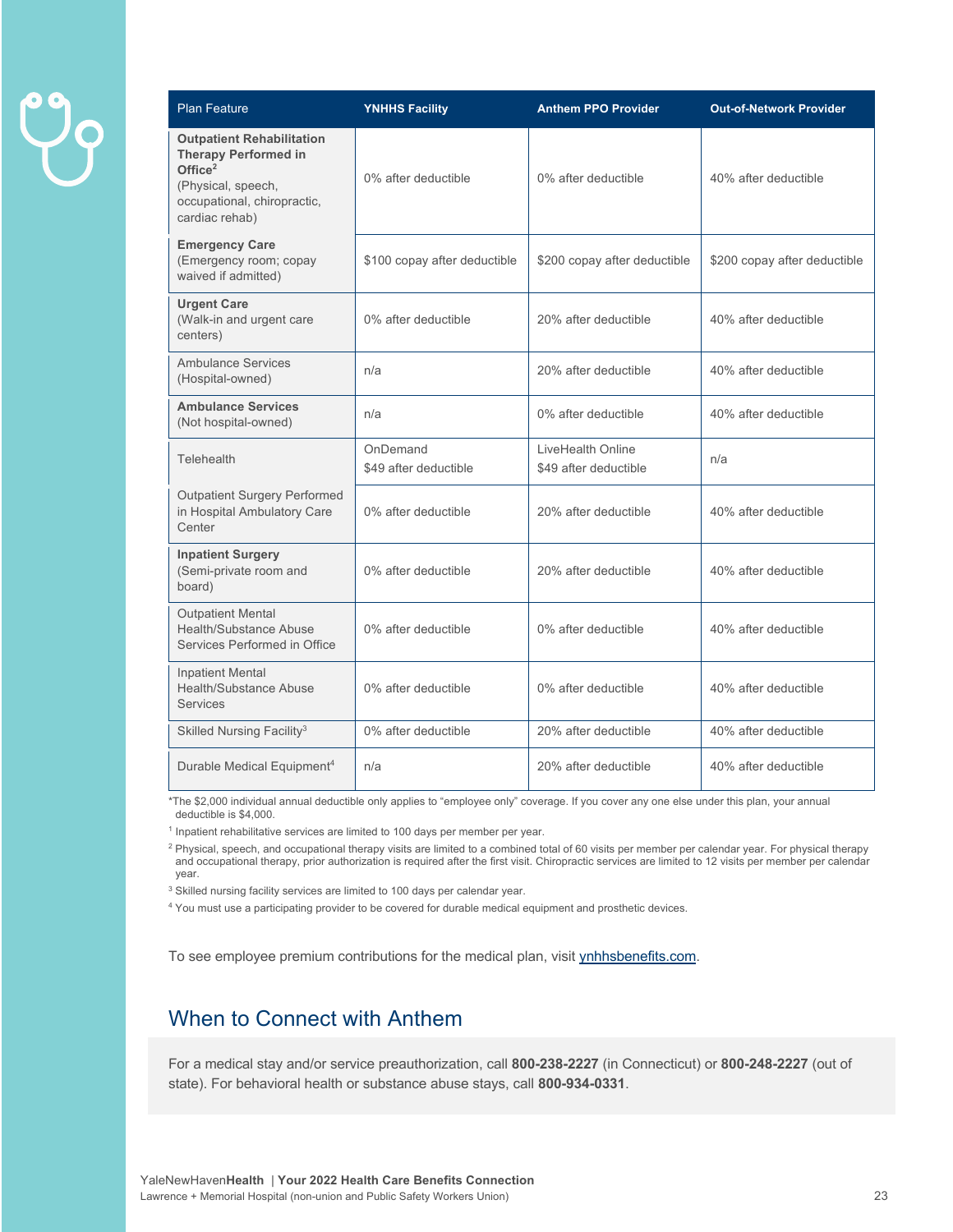

Before receiving any of the following services, you must call Anthem for preauthorization. Otherwise, your benefits will be reduced.

- **Inpatient stays** in a hospital, skilled nursing facility, hospice facility, subacute care or acute rehabilitation facility, or a behavioral health or substance abuse treatment center (CALL at least 24 hours before the start of your stay)
- **High-cost diagnostic imaging services** prescribed by an out-of-network provider
- **Organ/tissue transplants,** including evaluation, donor search, organ procurement/tissue harvest, or transplant

For admissions following emergency or urgent care, you, your representative, or your doctor must call Anthem within 48 hours of admission.

If you do not precertify for the services above:

- Benefits for inpatient stays will be reduced by \$200.
- Benefits for doctor fees will be reduced by 25%.

You can also connect with Anthem to:

- Find a provider in the Anthem Century Preferred Network
- Resolve insurance claim and billing issues
- Ask questions about preventive and/or diagnostic care
- Get general health information

# Urgent Care & Telehealth (HDHP)

#### **WHAT YOU NEED TO KNOW**

Can't wait to see a doctor? Urgent care and telehealth services help you quickly connect with affordable care.

# Urgent Care

When you need immediate care for an illness or injury, you can visit the nearest YNHHS walk-in facility or a PhysicianOne Urgent Care center. To locate an urgent care center close to you, visit **HRConnect** and search for "urgent care."

Once you meet your annual deductible, you'll pay nothing when visiting a YNHHS facility; you'll pay more if you use other providers.

# **Telehealth**

Telehealth is an ideal alternative for immediate treatment of an illness or injury when you can't get to a doctor's office or urgent care center.

You and your covered family members can visit a doctor virtually, wherever you are, whenever you need care via phone, tablet, or computer. If you need medication, the doctor can even send a prescription to your pharmacy (in Connecticut, New York, Massachusetts, and Rhode Island).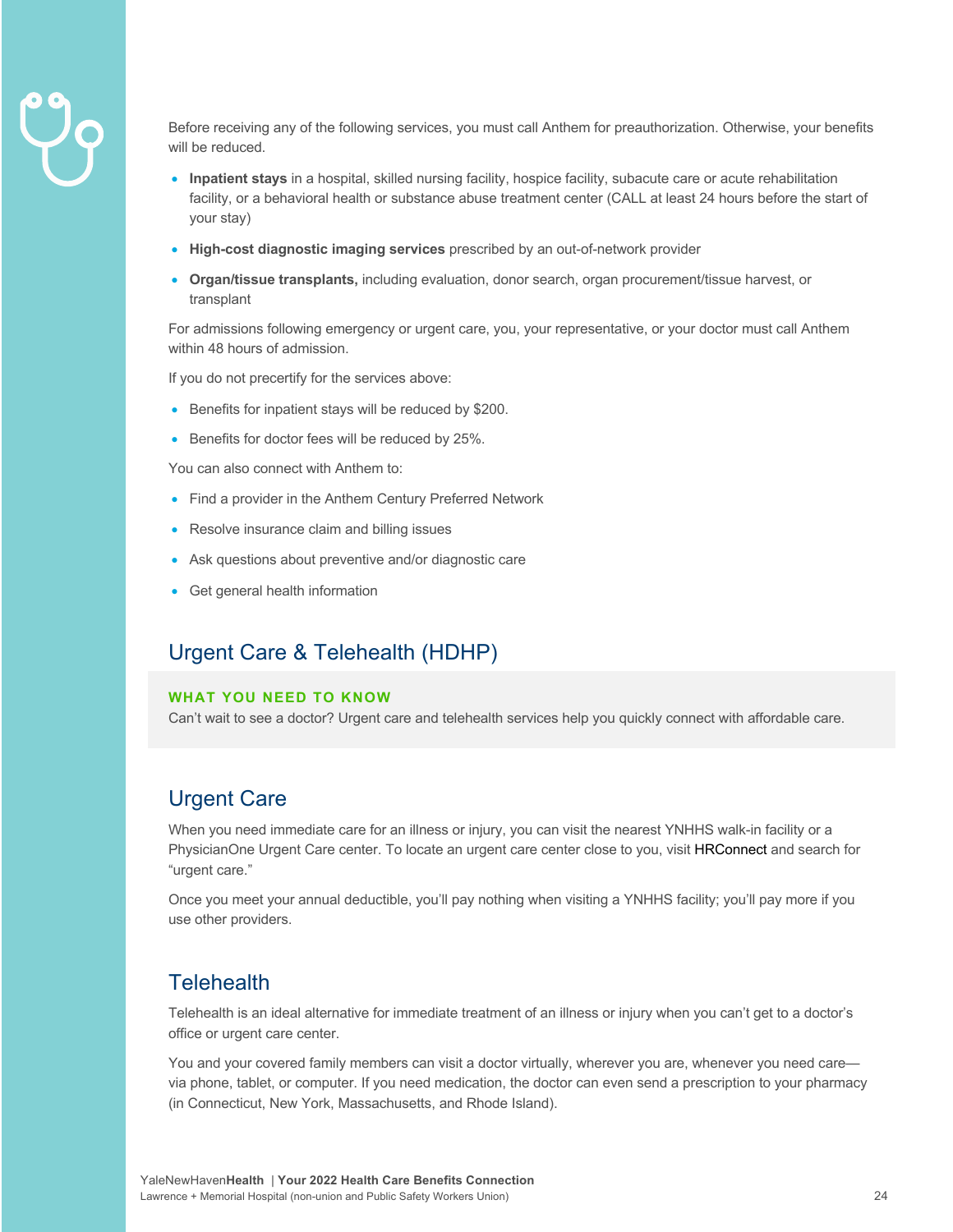

Use the telehealth services below to connect to care outside the usual office hours. **Telehealth is not an alternative to emergency care for a life-threatening condition.** 

# OnDemand

See one of our own Northeast Medical Group (NEMG) providers weekdays from 7 a.m. to 7 p.m. ET, excluding holidays. To get started, download the MyChart mobile app.

The NEMG providers you see OnDemand can:

- Diagnose symptoms
- Order testing
- Prescribe medication
- Send prescriptions to the pharmacy of your choice in Connecticut, New York, Massachusetts, and Rhode Island.

If you've already met your annual deductible, you'll pay a \$49 copay to use OnDemand. OnDemand does not cover pediatric services. Find more information about OnDemand at HRConnect.

#### **How It Works**

- 1. Register with MyChart online at **ynhhs.org/ondemand** or through the mobile app.
- 2. Schedule your OnDemand visit. You'll get reminder emails, phone calls, and app pushes to remind you of your upcoming visit.
- 3. Complete e-Checkin on the mobile app or website 15 minutes before your visit. You'll answer questions about your medical history and insurance coverage.
- 4. Pay for your visit with a credit card, debit card, or your HSA Bank Flexible Spending Account debit card.
- 5. Join a virtual waiting room, where a medical assistant will greet you and confirm your information.
- 6. Visit your OnDemand doctor.
- 7. After your appointment, find a summary of your visit in the MyChart app.

# When you or your child can't wait for care

LiveHealth Online is there for you 24/7/365. Pediatric services are not covered by OnDemand. Call 888-548-3432.

# LiveHealth Online

For pediatric services, or to see a board-certified doctor after hours, on weekends and holidays, and when you're out of state, visit LiveHealth Online (livehealthonline.com), download the mobile app or call **888-548-3432**.

If you've already met your annual deductible, you'll pay a \$49 copay to use LiveHealth Online. You can pay with a credit or debit card, including your HSA debit card or your FSA debit card. Be sure to provide your Anthem ID card information, so your claim is processed as an office visit.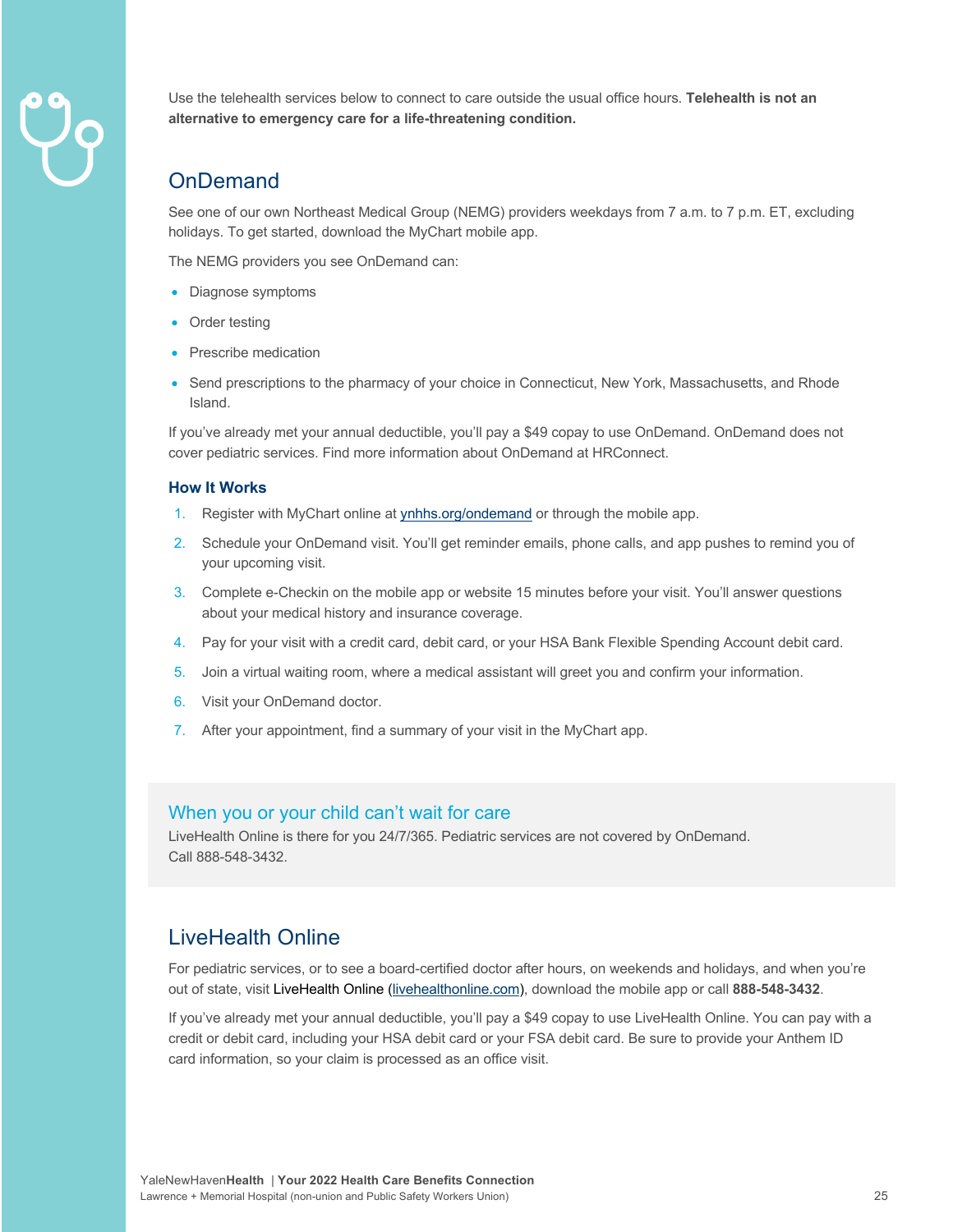# Prescription Drugs (HDHP)

#### **WHAT YOU NEED TO KNOW**

You automatically have prescription drug coverage through CVS Caremark when you enroll in either of the High-Deductible Health Plans. You can use your HSA or HRA to pay for your share of the cost. You can fill covered prescriptions at participating CVS retail pharmacies or through the CVS Caremark mail service.

Until the deductible is met, all covered medical and prescription costs are applied against the deductible. You will pay the actual cost of your prescription, as negotiated between CVS Caremark and the pharmacy.

### Need to fill a prescription?

Find a participating pharmacy near you. Connect with a local pharmacy: www.caremark.com/

# Filling Your Prescription

### **Short-Term Medications**

You can fill up to a **30-day supply** of a prescription at more than 5,000 participating pharmacies in the Connecticut, New York, and New Jersey area (64,000 nationwide), including major pharmacy and supermarket chains and most independent drug stores. Simply present the prescription and your CVS Caremark prescription drug card.

In an emergency or if you're out of state and can't get to a participating pharmacy, you'll pay out of pocket and then file a claim for reimbursement from CVS Caremark.

# Pay nothing for certain preventive drugs

The Affordable Care Act (ACA) makes many prescription medications, vaccines, and supplements—including contraceptives and statins—available to you at no cost.

When a generic is available and you or your doctor chooses a brand-name drug instead, you'll pay the brandname copay—plus the difference in cost between the two medications.

# What You Pay for Fills

The High-Deductible Health Plans have a combined annual deductible for medical and prescription drug services. You'll pay the full cost of services until you meet your deductible; for prescription drugs, you'll pay the actual cost of your medication, as negotiated between CVS Caremark and the pharmacy.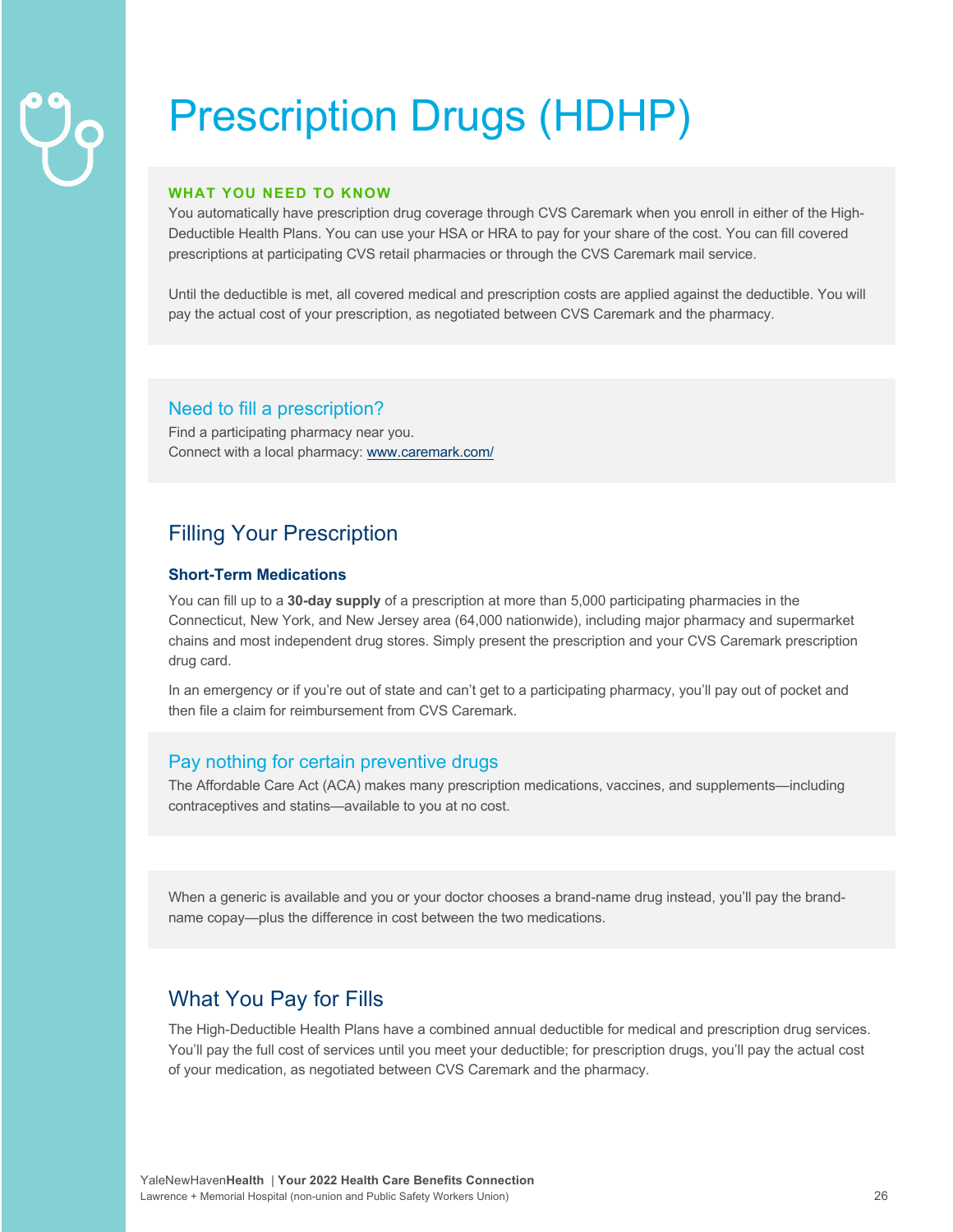

Under these plans, the most you'll pay out of pocket for medical care and prescription drugs in any calendar year is \$3,000 per individual or \$6,000 per family.

How much you'll pay for your prescription depends on the type of medication and the amount prescribed. When the cost of a drug is less than the minimum copay, you'll pay the lower amount.

#### **Tier 1: Generic**

- **30-day supply:** \$10 copay after deductible
- **31- to 90-day supply:** \$10 copay after deductible through CVS Caremark mail service (info.caremark.com/mailservice)

#### **Tier 2: Brand Name**

- **30-day supply:** \$25 copay after deductible, if the drug is on the list of preferred brand drugs (the formulary)
- **31- to 90-day supply:** \$50 copay after deductible through CVS Caremark mail service (info.caremark.com/mailservice)

#### **Tier 3: Non-Preferred Brand**

- **30-day supply:** \$40 copay after deductible, if the drug isn't on the list of preferred brand drugs (the formulary)
- **31- to 90-day supply:** \$80 copay after deductible through CVS Caremark mail service (info.caremark.com/mailservice)

#### **A Word About Specialty Drugs**

Certain high-cost specialty drugs are subject to the Advance Control Specialty Formulary. This formulary includes specialty generics and clinically effective brand therapies, and combines other specialty programs, such as Specialty Guideline Management to ensure proper utilization. For the most current formulary listing, visit the Caremark website (caremark.com/) or call CVS Caremark customer service at **877-636-0406**.

# Preauthorization and Other Special Circumstances

#### **Compounded Medications**

Some prescriptions, including compounded drugs, require preauthorization from CVS Caremark before they can be filled. Your pharmacist will let you know if your doctor needs to make that call. Compounded drugs are covered as Tier 3 medications.

#### **Breast Cancer Drugs**

If you're taking raloxifene (brand name: Evista) or tamoxifen (brand name: Nolvadex) for primary prevention of breast cancer, these generics may be available at no cost to you through the preventive provisions of the Affordable Care Act. To learn if you qualify, your doctor will need to complete the Preventive Services Zero Cost Sharing Form and fax it to CVS Caremark.

#### **Drugs and Supplies Not Covered**

The following drugs and medical supplies are not covered by the plan:

- Medical devices and appliances
- Weight-loss drugs
- Drugs whose sole purpose is to promote or stimulate hair growth

• Experimental drugs

• Immunization agents, biological sera, blood or blood plasma

• Retin A (for those over age 28)

- Infertility medications
- Most over-the-counter drugs, vitamins, and nutritional supplements
- Ostomy supplies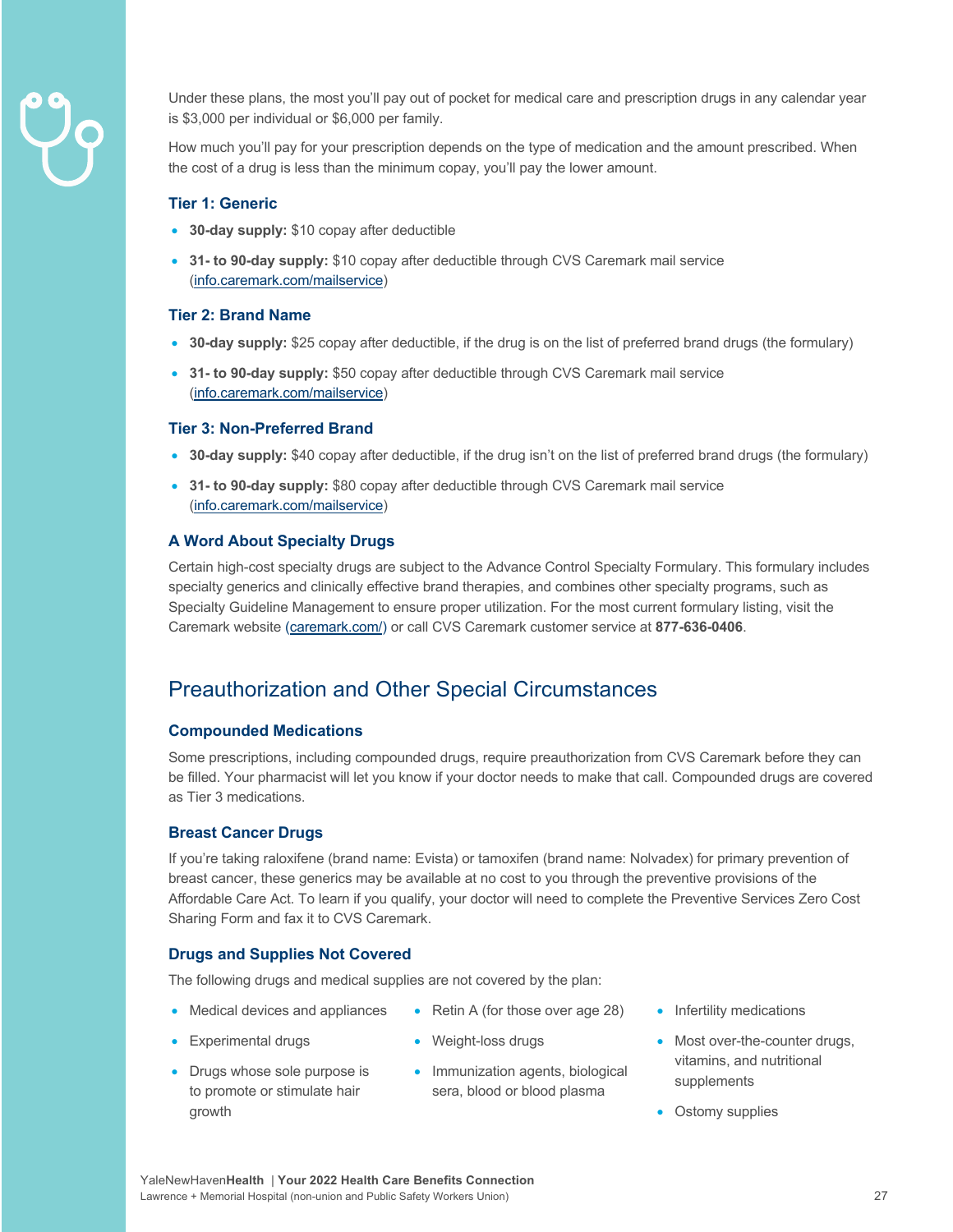# Health Care FSA

#### **WHAT YOU NEED TO KNOW**

A Health Care Flexible Spending Account (FSA) helps you set aside money to pay for health care expenses you'll have during the year. The pluses: You contribute pretax income, so you're paying no taxes on your contributions—plus, your contributions reduce your taxable income.

If you're enrolled in the HDHP and want pretax options for covering out-of-pocket dental and vision expenses, you can open a Limited-Purpose FSA. And even if you don't enroll in a medical plan, you can contribute to a full Health Care FSA to help you cover medical, prescription drug, dental, and/or vision out-of-pocket-expenses.

# How It Works

When you elect your benefits as a new employee or during annual open enrollment, you choose your FSA contribution level for the calendar year (up to \$2,750 in 2022).

**Important information about your 2021 and 2022 FSA!** Due to a temporary pandemic relief rule, there is no limit on the Health Care FSA balance you can roll over from 2021 into 2022. For example, if you have \$700 balance at the end of this year, you can carry it all over into 2022 (the usual limit is \$550).

During every open enrollment period, you'll elect the amount you want to contribute to your FSA the following year. Your election does not automatically roll over from year to year.

Your pretax paycheck contributions are deposited directly into your FSA, which is administered by HSA Bank.

You can use your FSA to pay for eligible expenses, including:

- Copays and coinsurance
- Prescription drugs and over-the-counter medications (with a doctor's prescription)
- Medical equipment, like crutches, and supplies such as bandages
- Vision care, like eyeglasses and contact lenses
- Dental expenses, such as fillings and braces

When you have eligible expenses, you can use your FSA debit card to pay for them. Or, you can submit receipts and file a claim for reimbursement.

Please keep in mind that you cannot reimburse yourself for the same expense with money from both your HRA and FSA.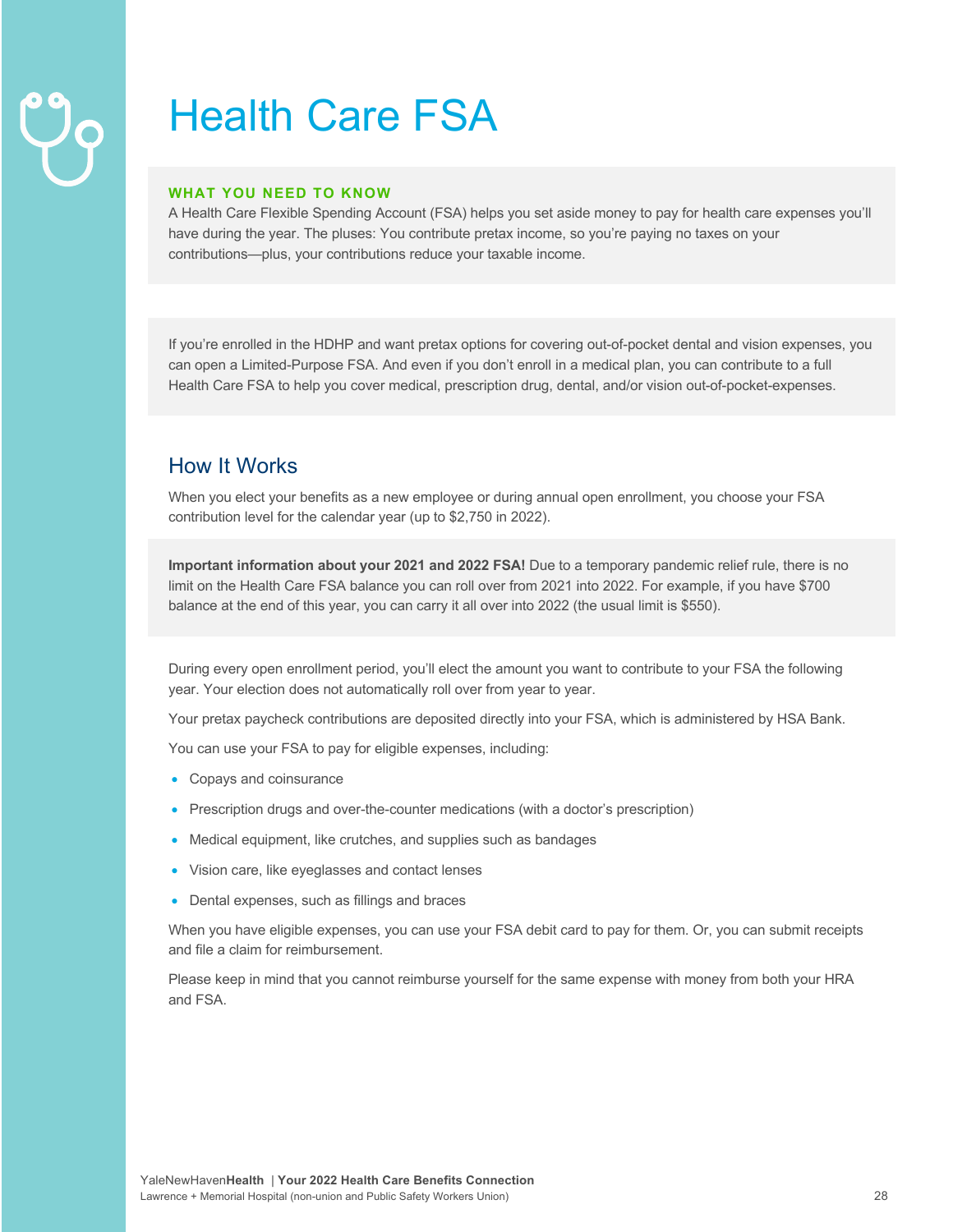

# Limited-Purpose FSA

If you enroll in the HDHP with HSA, you can contribute to the Limited-Purpose FSA. This account works the same way the full Health Care FSA works, with one exception: It is for dental and vision expenses only.

# Managing Your Account

You set up and manage your FSA on the HSA Bank website (www.hsabank.com) or via the mobile app. Then, you can upload receipts and submit claims, pay providers, and track your account balance and transactions.

You have until March 31 of the following year to submit receipts for reimbursement.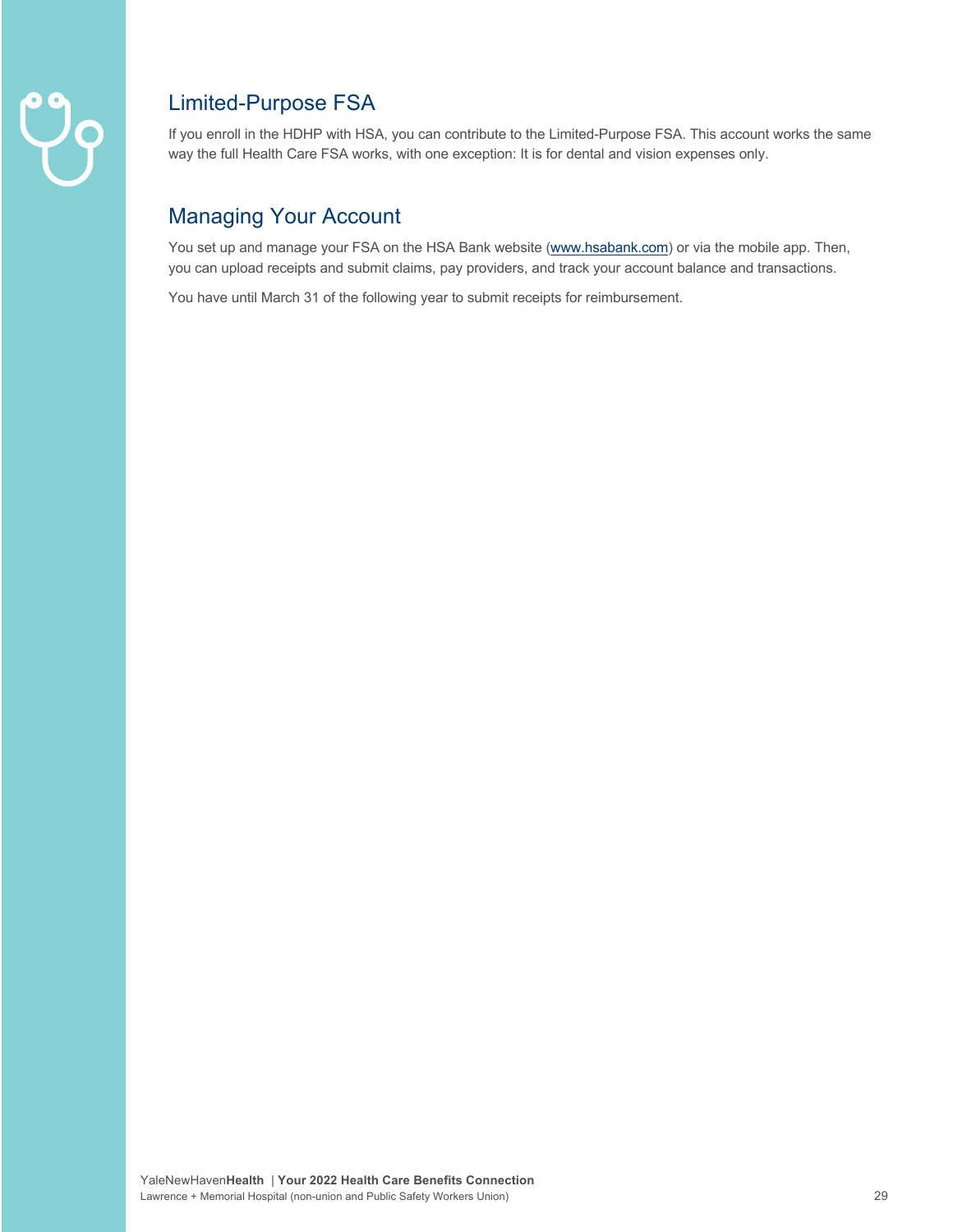# Dental Benefits

#### **WHAT YOU NEED TO KNOW**

You can choose from two Cigna dental plans that cover all your dental needs, from routine exams and cleanings to major services like bridgework, crowns, and orthodontia. Although you may see any dentist you like, when you visit a Cigna Dental network dentist, you'll pay less and you won't have to file a claim.

# Find a participating dentist

The Cigna website makes it simple to locate a participating dentist in your area. Connect with a network dentist: hcpdirectory.cigna.com

# Plan Features

Choose from two plans: **Cigna Dental Option 1** (Basic) or **Cigna Dental Option 2** (Enhanced).

Both plans feature:

- A nationwide network of Cigna dentists
- Discounted rates for using participating Cigna network dentists
- Preventive and diagnostic care at no cost to you
- Coverage for restorative services and orthodontia

The key difference: Option 2 provides a higher annual maximum benefit and higher levels of coverage for basic restorative and orthodontic services. Its higher benefit levels will cost you more per paycheck.

You can also choose to waive dental coverage.

# Know Before You Go

Before you sit down for a procedure that will cost more than \$200, contact Cigna to request a pretreatment review of benefits. That way, you'll know how much the plan will cover, and how much you'll need to pay.

# How the Plans Compare

Here's what you'll pay after you've satisfied your calendar-year deductible, except as noted.

| <b>Plan Feature</b>                                                 | <b>Option 1 (Basic)</b>           | <b>Option 2 (Enhanced)</b>        |
|---------------------------------------------------------------------|-----------------------------------|-----------------------------------|
| Annual Deductible*                                                  | Individual: \$50<br>Family: \$150 | Individual: \$50<br>Family: \$150 |
| Individual Maximum Calendar-Year<br>Benefit* (excludes orthodontia) | \$1,200                           | \$1,500                           |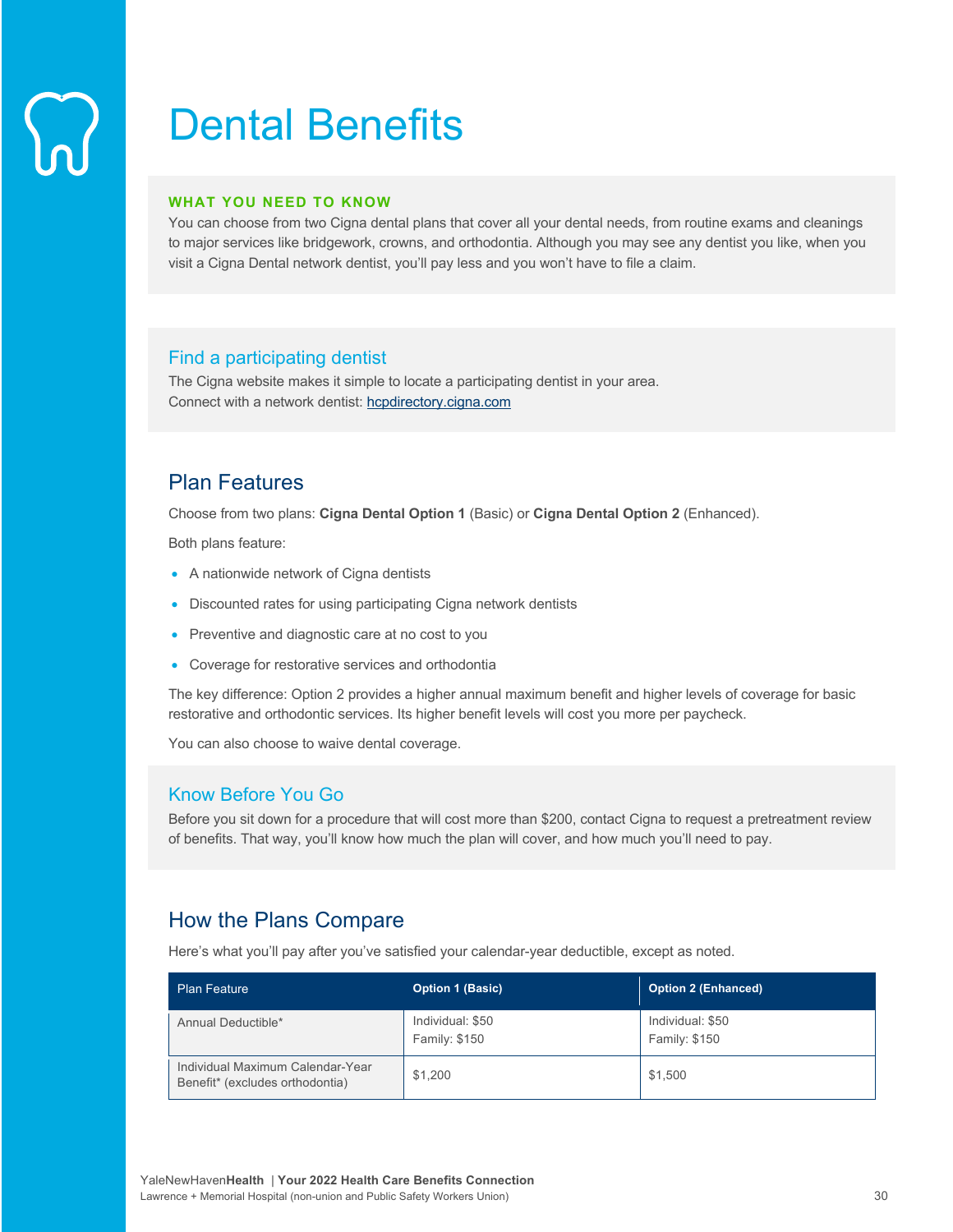| <b>Plan Feature</b>                                                                                                                                         | <b>Option 1 (Basic)</b>                                                                | <b>Option 2 (Enhanced)</b>                                                             |
|-------------------------------------------------------------------------------------------------------------------------------------------------------------|----------------------------------------------------------------------------------------|----------------------------------------------------------------------------------------|
| <b>Preventive &amp; Diagnostic Care</b><br>Services (no deductible) includes<br>routine exams, cleanings, x-rays,<br>sealants, and other services           | \$0                                                                                    | \$0                                                                                    |
| <b>Basic Restorative Care such as</b><br>fillings, oral surgery, extractions, root<br>canals, periodontics, and repairs to<br>dentures, bridges, and crowns | 20% coinsurance after deductible                                                       | 10% coinsurance after deductible                                                       |
| Major Restorative Care such as<br>dentures, bridges, crowns, and<br>implants                                                                                | 40% coinsurance after deductible                                                       | 40% coinsurance after deductible                                                       |
| Orthodontia                                                                                                                                                 | 40% coinsurance after deductible<br>Lifetime maximum benefit (per<br>person):* \$1,000 | 40% coinsurance after deductible<br>Lifetime maximum benefit (per<br>person):* \$1,500 |

\*All plan deductibles and maximums (dollar and occurrence) cross-accumulate between in-network and out-of-network unless otherwise noted.

For additional details about covered services, including what the plan pays if you use an out-of-network provider or facility, exclusions, and limitations, visit HRConnect to view the summary plan description (SPD).

# **If You Use an Out-of-Network Dentist**

- You may pay more for services because non-participating dentists have not negotiated fee discounts with Cigna.
- You may need to pay the dentist yourself and then submit a claim to be reimbursed by Cigna.
- If you need to submit a dental claim yourself, ask your dentist for a standard American Dental Association claim form.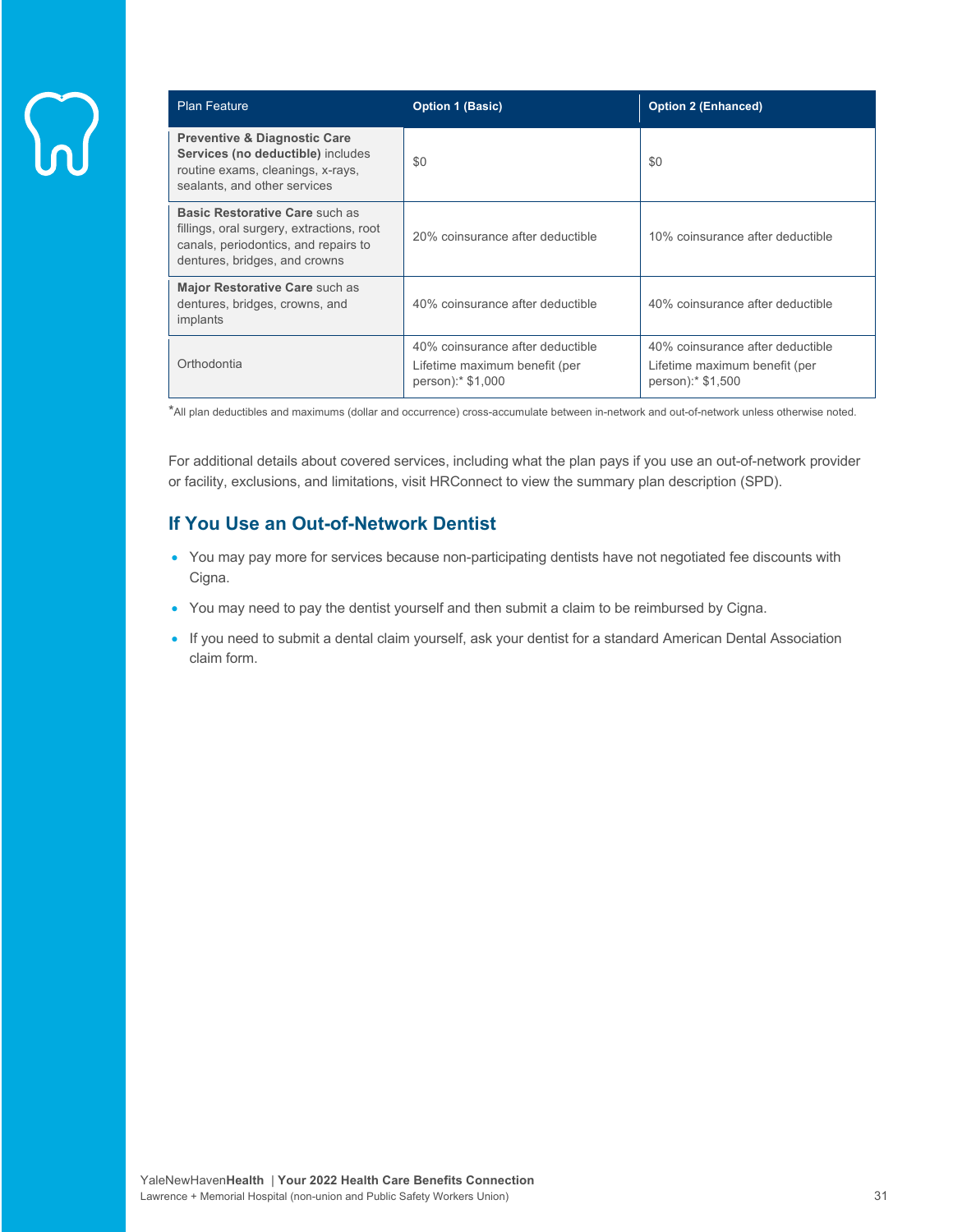# Vision Benefits

#### **WHAT YOU NEED TO KNOW**

The vision plan from Vision Service Plan (VSP) helps cover an annual eye exam and a pair of glasses or contact lenses every calendar year for you and any family member on your plan. Although you can receive care from any vision service provider you choose, you'll always pay less when you see a participating VSP provider.

# Find a Participating Doctor

You'll maximize your benefits and pay less out of pocket when you see a VSP doctor. Connect with a network doctor: www.vsp.com

# Plan Benefits

Unless indicated, amounts shown are what the plan pays.

| <b>Plan Feature</b>                                  | <b>In-Network Benefit</b>                                                                                                                                                  | <b>Out-of-Network Benefit</b>                                                                                           |
|------------------------------------------------------|----------------------------------------------------------------------------------------------------------------------------------------------------------------------------|-------------------------------------------------------------------------------------------------------------------------|
| Eye exam (every 12 months)                           | 100% after \$10 copay                                                                                                                                                      | Up to $$50$                                                                                                             |
| <b>Corrective lenses</b> (every 12 months)           | 100% after \$10 copay for lenses, \$25<br>copay for frames <sup>1</sup><br>Standard progressive: \$50<br>Premium progressive: \$80-\$90<br>Custom progressive: \$120-\$160 | Single vision: Up to \$50<br>Lined bifocals, trifocals: Up to \$75<br>Trifocals: Up to \$100<br>Progressive: Up to \$75 |
| <b>Frames</b> (every 12 months)                      | Up to \$170, plus 20% discount                                                                                                                                             | Up to $$70$                                                                                                             |
| <b>Contact lenses</b> (every 12 months) <sup>2</sup> | \$125, plus 15% discount on VSP<br>doctor services                                                                                                                         | Up to \$105                                                                                                             |

<sup>1</sup> Standard lenses, including glass or plastic single vision, bifocal, or trifocal and polycarbonate lenses for dependent children.

<sup>2</sup> When you select contact lenses instead of glasses.

For additional details about covered services, exclusions, and limitations, visit HRConnect to view the summary plan description (SPD).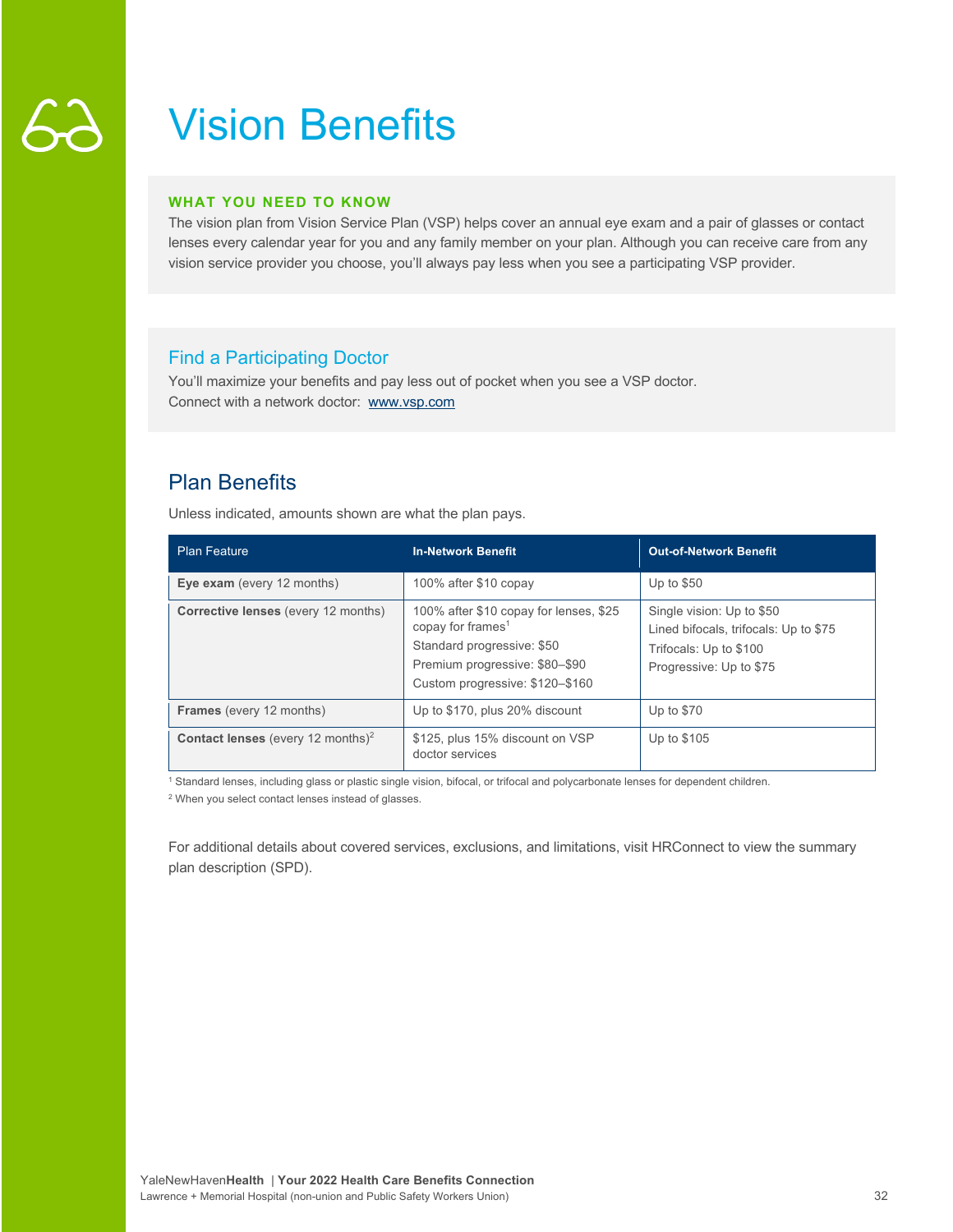# Employee & Family Resources

#### **WHAT YOU NEED TO KNOW**

Because life doesn't come with a playbook, the Employee and Family Resources (EFR) program, administered by Beacon Health Options, is here for you 24/7, at **no cost**. EFR connects you to the confidential support, referrals, information, and other resources you need to get you through the good and not-so-good times.

# Got more than you can handle?

Call toll-free, 24/7: 877-275-6226

# Program Features

EFR is our employee assistance and work/life program, and it provides free, 24/7, confidential services and resources to you and members of your family.

#### **What can you use it for?**

- Get help dealing with relationship issues, anxiety and depression, substance abuse, and more.
- Have up to six free sessions with a licensed counselor.
- Get referrals to legal and financial services.
- Locate the perfect summer camp for your kids or an adult day care provider to watch an elderly parent while you're at work.
- Find resources, like videos, articles, and webinars covering a variety of topics, on the Beacon Health Options website (www.achievesolutions.net/ynhhs).

Consider reaching out to a Beacon counselor for up to six free visits before accessing your Anthem behavioral health benefits, which require a copay.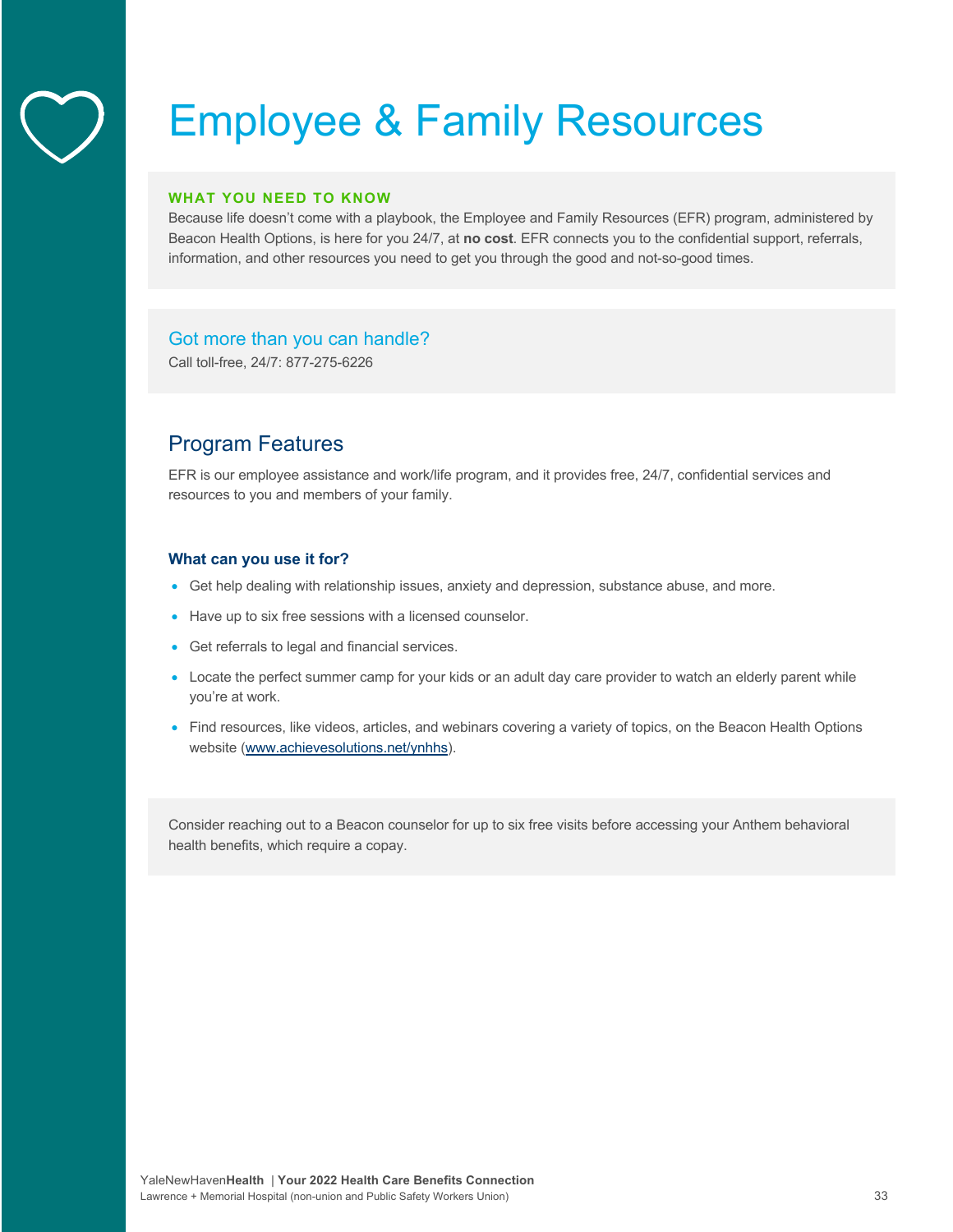# Education Support for Children

#### **WHAT YOU NEED TO KNOW**

When your child needs extra learning support or help taking that next educational leap, connect with the experts at Bright Horizons for free guidance and resources that address their unique needs.

# Special Needs Help

If your child is having trouble focusing, lagging behind developmentally, or struggling with social skills, you'll find personalized help from a compassionate Bright Horizons Special Needs™ advisor. You can also watch webinars to learn what you need to successfully guide and advocate for your child's education.

# College Advising

For students preparing to apply to college, there's College Coach. Offering expert guidance on the college admissions and financial aid process, college admissions consultants can help your child identify best-fit schools and review college admission essays.

To get started, visit Bright Horizons (clients.brighthorizons.com/ynhhs).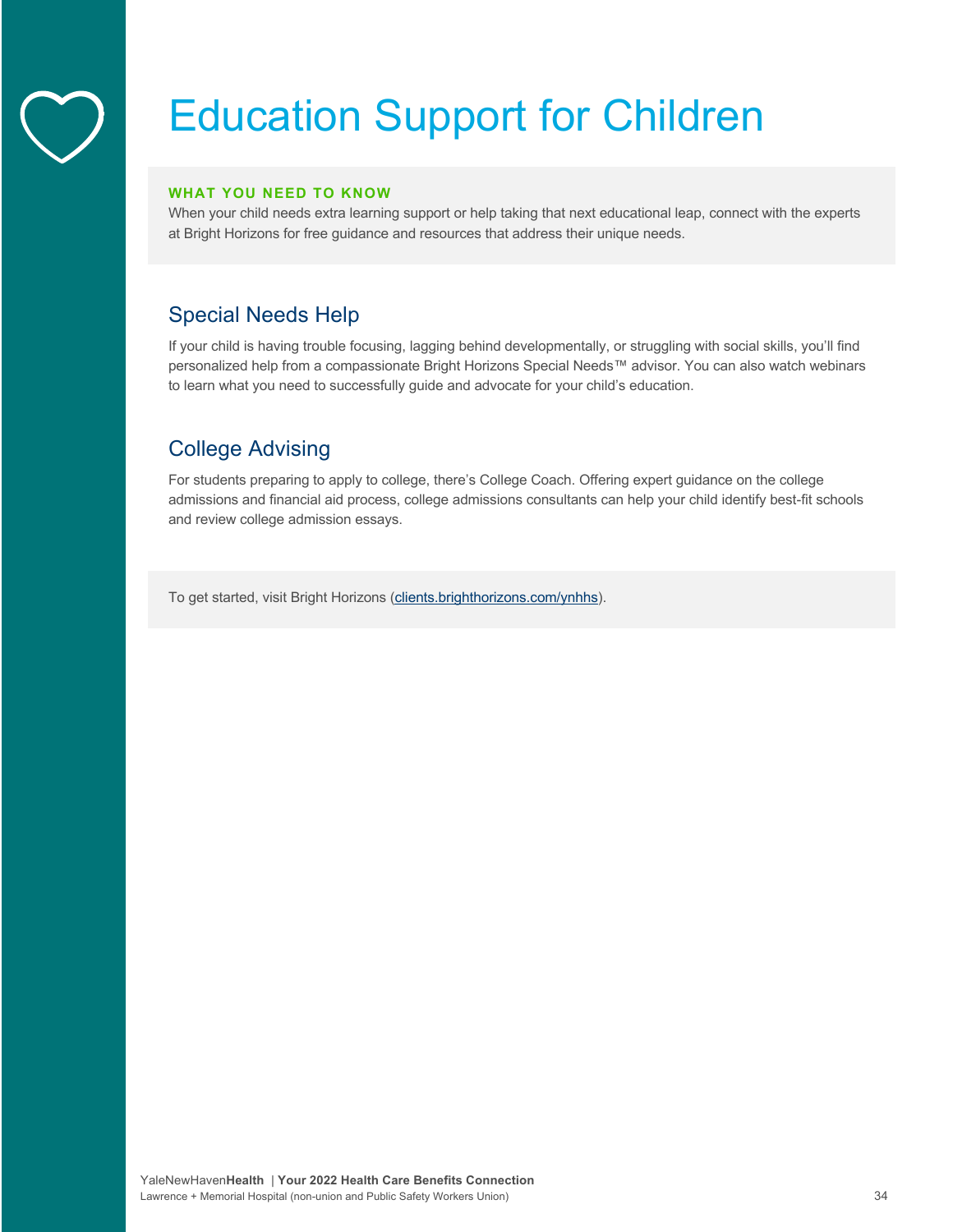# Dependent Care FSA

#### **WHAT YOU NEED TO KNOW**

Setting aside pretax dollars in a Dependent Care Flexible Spending Account (FSA) can help you save on child and adult day care expenses. The Dependent Care FSA covers eligible dependent care expenses, including child and adult day care while you work, and preschool, summer camp, and before- and after-school programs.

# How It Works

When you elect your benefits as a new employee or during annual open enrollment, you choose your FSA contribution level for the calendar year (up to \$5,000 if you and your spouse file joint tax returns; \$2,500 if you file separately).

You'll need to elect your contribution level during open enrollment each year (as long as you have an FSA), because FSA elections don't roll over from year to year.

Your pretax paycheck contributions are deposited directly into your Dependent Care FSA, which is administered by HSA Bank.

# Managing Your Dependent Care FSA

You set up and manage your FSA on the HSA Bank website (www.hsabank.com) or via the mobile app. You have the option to pay dependent care expenses directly from your FSA, with your HSA Bank debit card, or submit receipts and be reimbursed for expenses you pay out of pocket.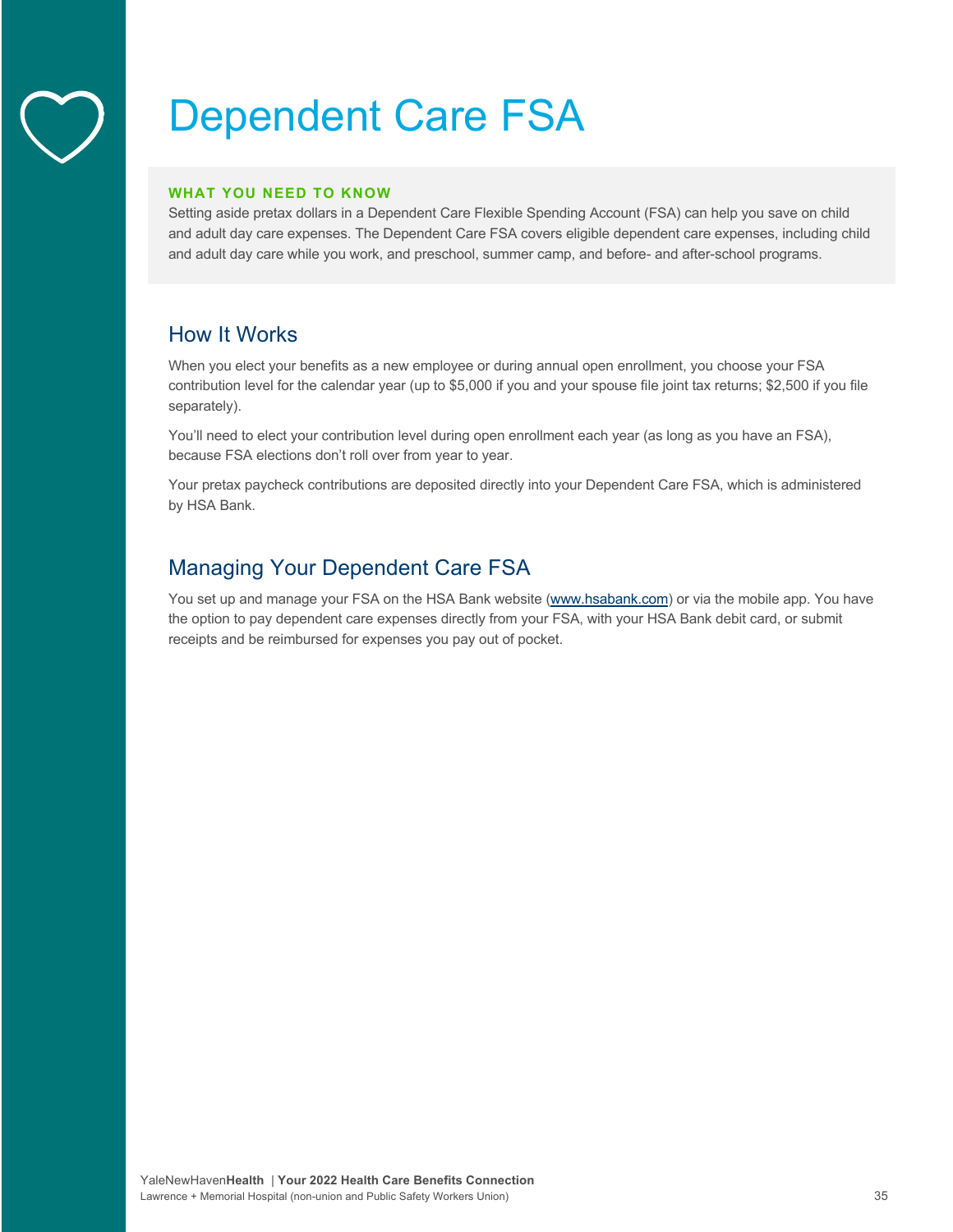

# **Contacts**

# **Enrolling & Benefits Information**

**HRConnect** Monday–Friday, 7:30 a.m. to 5 p.m. ET 844-543-2147 203-200-3838 (fax) ynhhs.org/hrconnect

### **Medical Benefits**

Anthem Blue Cross and Blue Shield 844-963-0447 www.anthem.com/

Patient Resource Coordinators (PRC) Help finding Tier 1 providers 844-543-2147, option 3

COBRA bswift 866-365-2413 ynhhsbenefits.com

**Telehealth** OnDemand 833-483-5363 ynhhs.org/ondemand

LiveHealth Online 888-548-3432 livehealthonline.com/

# **Prescription Drug Benefit**

CVS Caremark 800-776-1355 www.caremark.com

#### **Dental Benefit**

**Cigna** 800-244-6224 my.cigna.com

# **Vision Benefit**

Vision Service Plan (VSP) 800-877-7195 www.vsp.com

# **Employee & Family Support Benefits**

Employee assistance and work/life program Beacon Health Options 877-275-6226 achievesolutions.net/ynhhs

Education support for children Bright Horizons For children who need extra help: clients.brighthorizons.com/ynhhs For individual advising: ynhhsbrighthorizons.torchlight.care

College Coach 888-527-3550 ynhh@getintocollege.com passport.getintocollege.com Employer Username: YNHHS Password: Benefits4You

#### **Voluntary Benefits**

YNHHS Voluntary Benefits 866-874-2837 http://ynhhsvoluntarybenefits.com/

# **Financial Benefits**

Dependent Care FSA Health Care FSA HSA Bank 844-650-8936 866-357-6232 (Spanish) www.hsabank.com Chat 8:30 a.m. – 5 p.m. CT askus@hsabank.com

Disability and family/ medical leave Equitable (Disability) 866-274-9887 equitable.com

Family/medical leave The Hartford (FMLA) 888-301-5615 www.thehartford.com/employeebenefits/employees

Retirement 403(b) Mutual of America 860-659-3610 www.mutualofamerica.com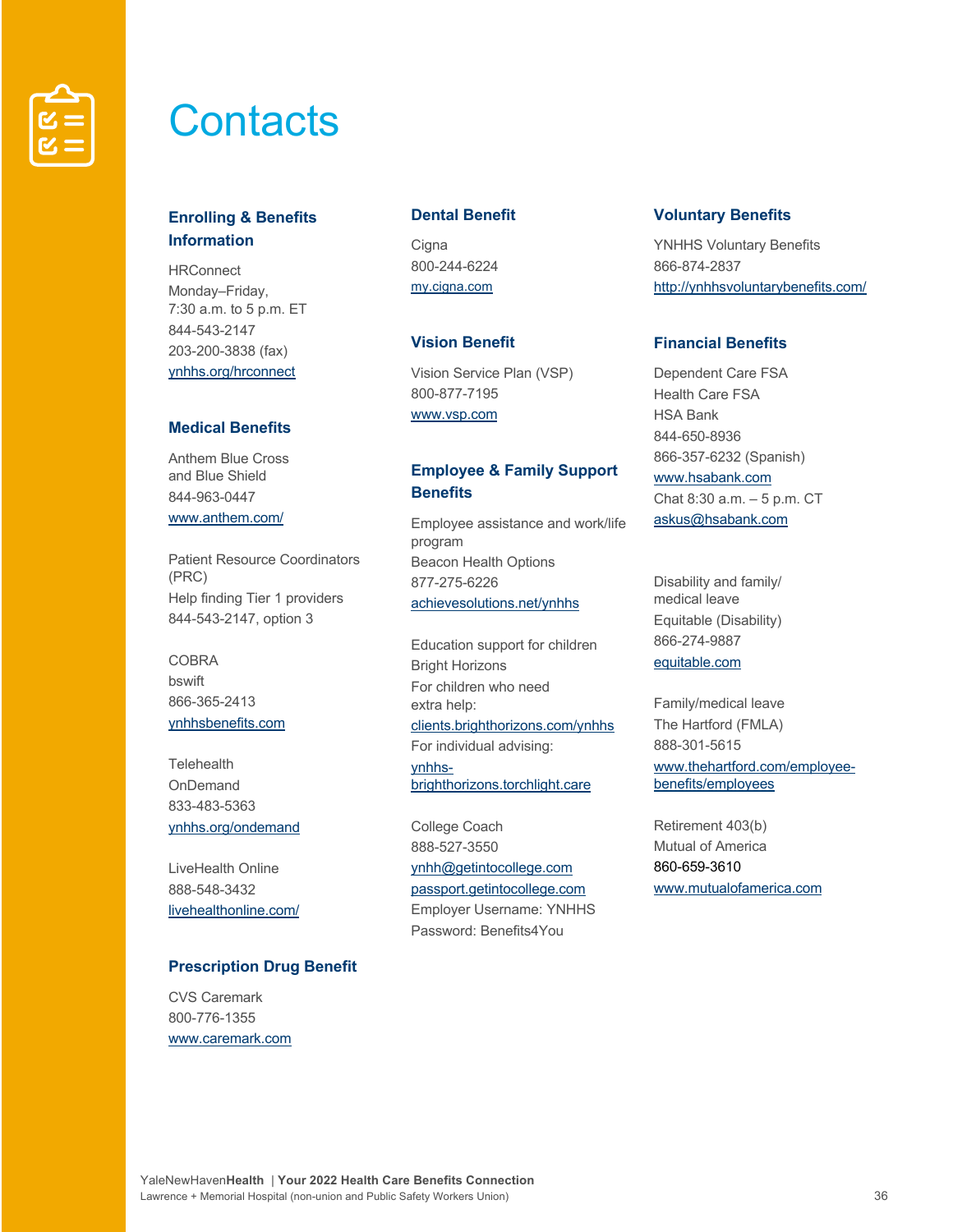

# Terms to Know

### **Claims Administrator**

The insurance company or third party that reviews, approves, and pays benefits claims.

#### **Coinsurance**

Once you've met your annual deductible, coinsurance is the percentage of costs you'll pay out of pocket for services covered by your plan (until you meet your out-of-pocket maximum for the year).

#### **Copay**

The fixed amount you pay for an in-network service.

#### **Deductible**

The amount you must pay for covered health services each year before the plan begins to pay its share of costs. The deductible may not apply to some services, including preventive care, in-network doctor visits, and services billed by a YNHHS facility.

Each family member covered under the plan must meet the deductible each calendar year. The deductible does not include copays, amounts exceeding the maximum allowable amount (MAA), prescription drug expenses, or expenses not covered by the plan.

Example: The individual deductible for the High-Deductible Health Plan is \$2,000. When **two covered members** of your family have each met their \$2,000 deductible, the \$4,000 family deductible for the year will have been met. After you meet the deductibles, the plan will pay its share of costs for all covered family members during that calendar year.

#### **Dependent Children Over Age 26**

You can continue coverage for your fully handicapped dependent child past the child's 26th birthday only if you submit proof within 31 days of the child's 26th birthday that the child is disabled. Coverage will end in the following situations: when your child is no longer handicapped, if you do not provide proof of continued disability, if you fail to have any required exam for that child, or when dependent coverage terminates for any other reason.

#### **Diagnostic Care**

Specific care and/or procedures that help a doctor investigate symptoms or test results and make a diagnosis.

Example: You typically receive preventive care during an annual checkup. If a preventive screening yields an abnormal result, you may receive diagnostic care to determine why.

#### **Health Reimbursement Account (HRA)**

An account offered in conjunction with the HDHP for employees enrolled in Medicare or TRICARE. Your employer contributes to your HRA. As you receive services throughout the year, you pay out of pocket for expenses like coinsurance, copays, and other services, and then get reimbursed from your HRA up to the amount of your existing balance. Unlike an HSA, the HRA is not portable; you can't take it with you if you leave your employer or change medical plans.

#### **Health Savings Account (HSA)**

A special account that's typically paired with a high-deductible health plan (HDHP). You and/or your employer contribute to the account, and you can use these funds to cover qualified healthcare expenses, including your annual deductible, copays, and coinsurance. Annual contributions for individuals and families are set by the IRS. The money in your HSA is yours to use into retirement, even if you change plans or employers.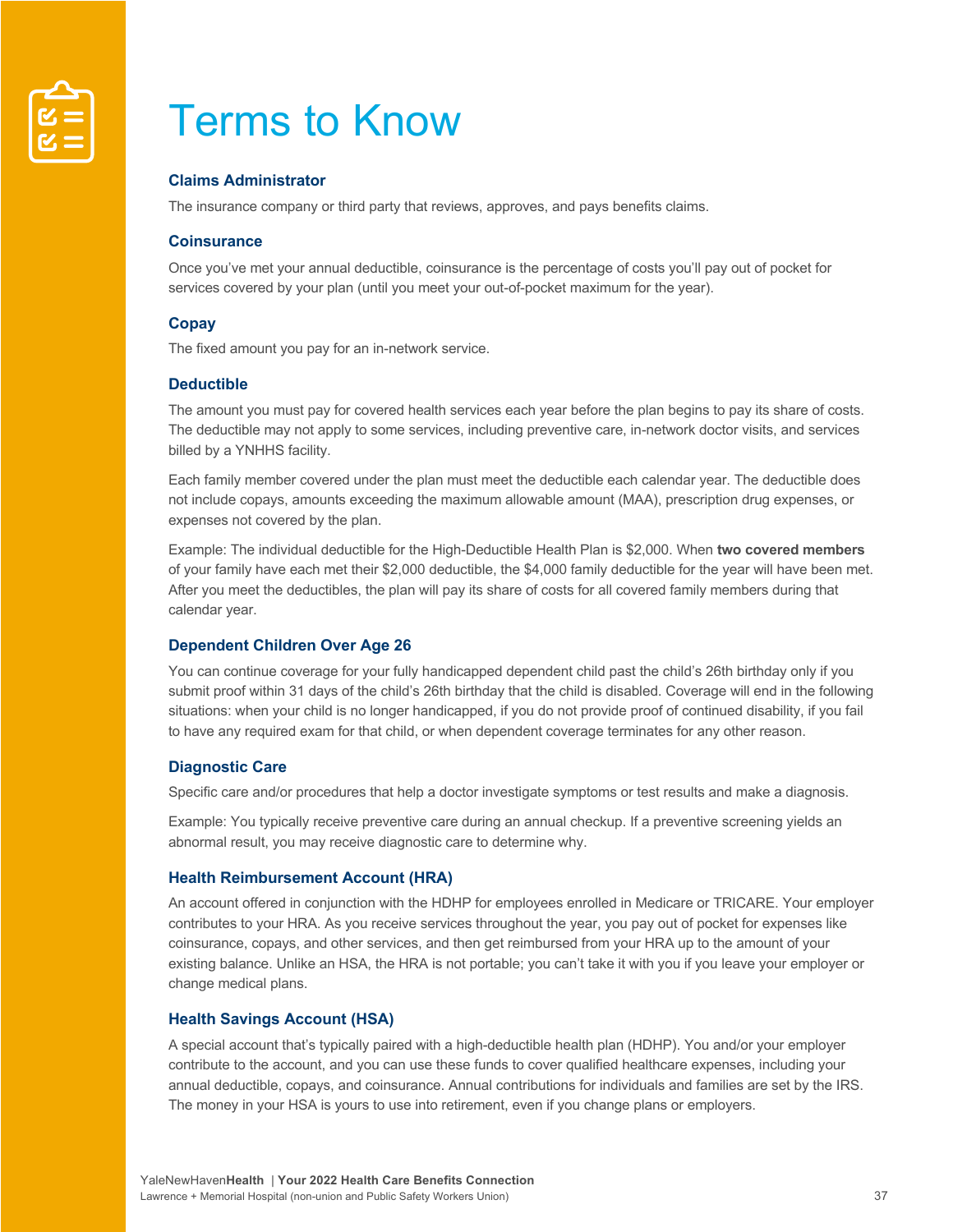

# **High-Deductible Health Plan (HDHP)**

A health plan with a higher annual deductible than most PPO plans, but it doesn't begin to share the costs for covered services until you meet the \$4,000 annual deductible. To help you cover these costs, you can use funds in the Health Savings Account (HSA) or Health Reimbursement Account (HRA) that's paired with your HDHP.

#### **In-Network Provider**

The facilities, providers, and suppliers that Anthem Blue Cross and Blue Shield has contracted with to provide health care services. The L+M High-Deductible Health Plans use Anthem's National PPO Provider Network; the YNHHS Medical Plan offers two different in-network provider networks:

- 1. The Signature network (YNHHS Medical Plan only) includes: YNHHS facilities/hospitals, PCP's from NEMG, Community Medical Group (CMG), Yale Medicine (YM), WestMed in CT, Trinity Health of New England hospitals and affiliated physicians. Also included are specialists from YM, NEMG, CMG and Trinity Health, and those credentialed at YNHHS.
- 2. Anthem Preferred Provider Organization (PPO) includes providers and facilities in Anthem's Century Preferred Network.

#### **Maximum Allowable Amount (MAA)**

The maximum amount that Anthem will pay for a covered service or the billed charge—whichever is lower. Applies to out-of-network services only.

#### **Out-of-Network Provider**

Any provider or facility that has not contracted with Anthem Blue Cross and Blue Shield and is not part of Anthem's Century Preferred Network. Anthem will pay up to the MAA for these services, and all claims will be subject to applicable deductibles and coinsurance.

#### **Out-of-Pocket Costs**

Any cost or fee that you pay for medical services, prescription drugs, or medical supplies. These include your annual deductible, and copays and coinsurance.

### **Out-of-Pocket Maximum**

The most you will pay in a calendar year for medical or prescription drug expenses. Once the out-of-pocket maximum has been met, the plan pays 100% of covered expenses for the covered person or family for the remainder of the calendar year, including copays and expenses that are applied toward the annual deductible.

The out-of-pocket maximum does not include benefit reductions due to failure to precertify, covered expenses paid at 100%, expenses exceeding the MAA, expenses not covered by the plan, or employee premium contributions.

#### **Preferred Provider Organization (PPO)**

Doctors, hospitals, and other providers who have agreed to negotiated fees with Anthem. Typically, you'll pay less than you would for services from a non-PPO provider.

### **Preventive Care**

Screenings, annual checkups, and patient counseling to prevent illness, disease, or other health problems. Under the Affordable Care Act (ACA), all health plans must cover certain preventive health services at no cost to the patient. Some prescription drugs are also considered preventive under the ACA and are covered at 100%.

#### **Primary Care Physician**

A medical doctor who provides or coordinates health services for a patient. Primary care physicians are typically aligned with internal medicine, general or family medicine, and pediatrics practices.